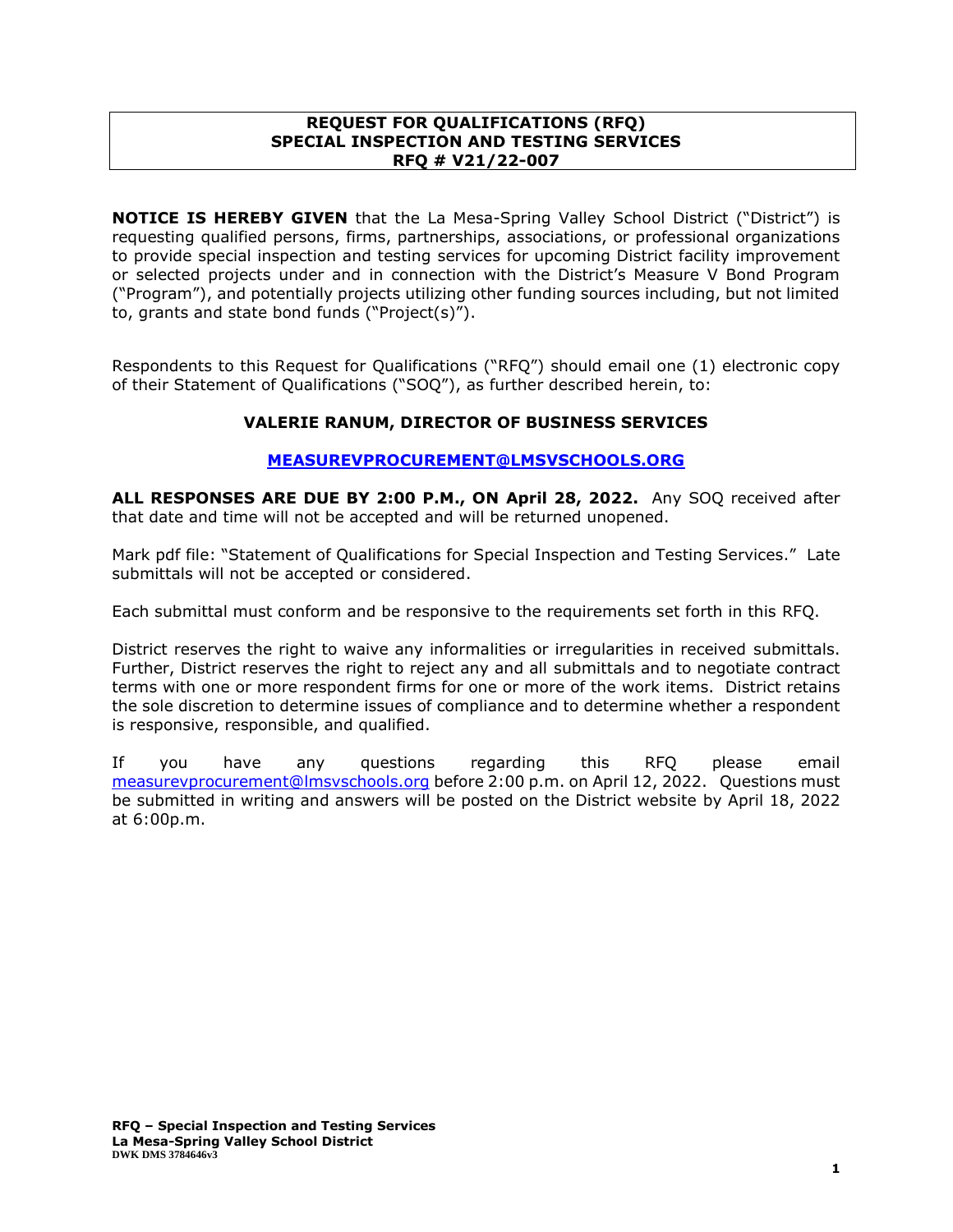## **RFQ RESPONSE SCHEDULE SUMMARY:**

The District reserves the right to change the dates on the schedule without prior notice.

| <b>EVENT</b>                            | DATE/TIME                   |
|-----------------------------------------|-----------------------------|
| RFQ Released                            | March 30, 2022              |
| Deadline to submit questions in writing | April 12, 2022 at 2:00 p.m. |
| Addendum Deadline                       | April 18, 2022 at 6:00 p.m. |
| <b>Proposals Due via email</b>          | April 28, 2022 at 2:00 p.m. |
| Notice of Decisions                     | Week of May 09, 2022        |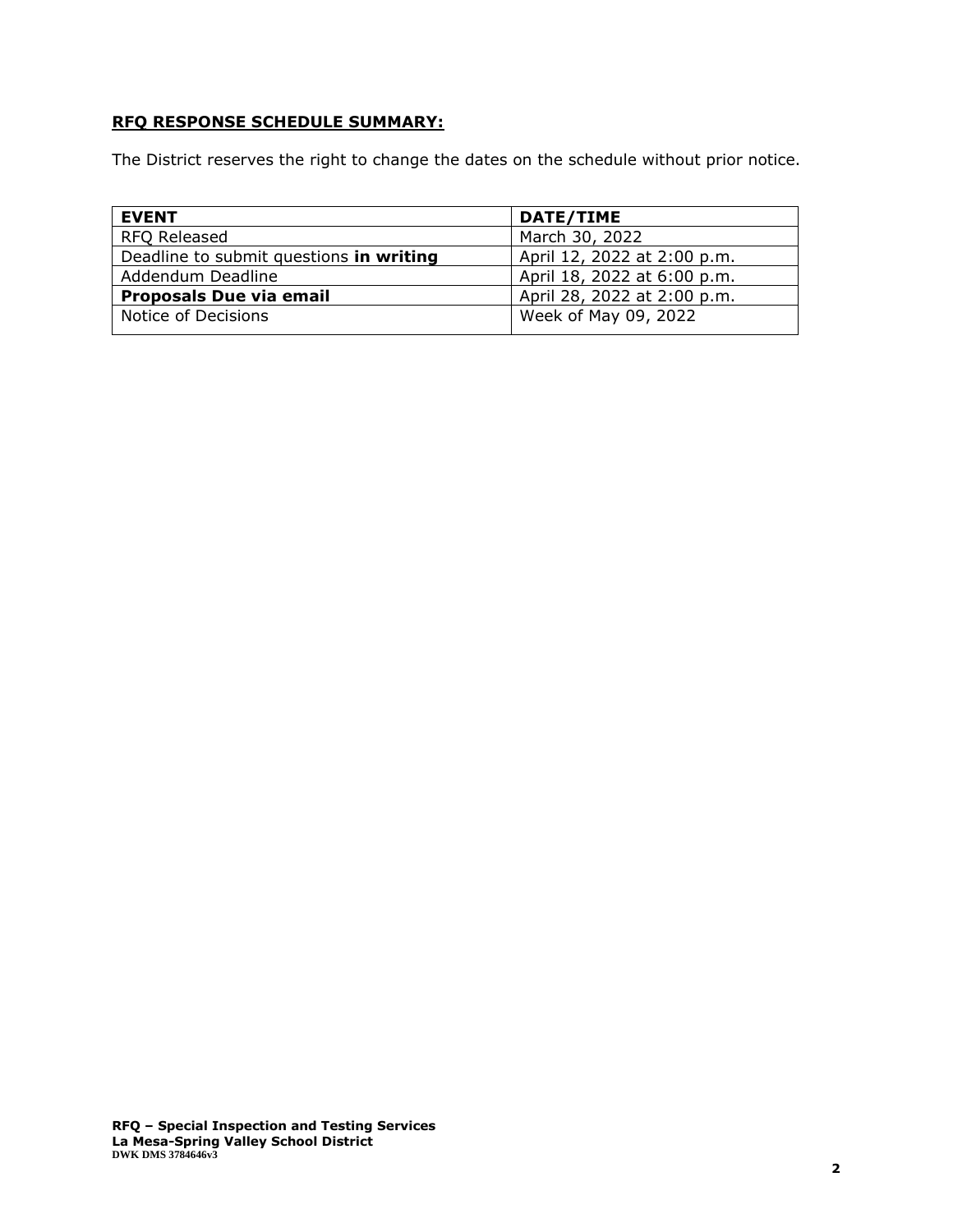# **I. BACKGROUND AND OVERVIEW**

La Mesa-Spring Valley School District ("District") serves more than 11,000 K-8 students within 21 schools. The District is the 4th largest elementary school district in San Diego County. Focusing on the "whole child," the District's mission is to nurture the character and heart of children as well as to educate. The District is seeking Statements of Qualification ("SOQ") in response to this Request for Qualifications ("RFQ") from experienced entities to provide special inspection and testing services for upcoming District facility improvement projects.

At this time the District is requesting only qualifications from respondents interested in being considered for project special inspection and testing services for the District's projects. Based upon the information presented in the SOQs, the District's selection committee will create a pool of qualified firms which may be selected for future consideration to provide project special inspection and testing services for certain projects. The selected firms will be requested to respond to a request for proposals, at which time they will develop a detailed scope of services, proposed fee, and schedule.

## **A. LIMITATIONS**

This RFQ is neither a formal request for bids, nor an offer by the District to contract with any party responding to this RFQ. The District reserves the right to add additional prequalified Respondents for consideration after distribution of this RFQ if it is found to be in the best interest of the District. The award of the contract pursuant to this RFQ, if at all, is at the sole discretion of the District.

The District makes no representation that participation in the RFQ process will lead to an award of contract or any consideration whatsoever. The District shall in no event be responsible for the cost of preparing any SOQ in response to this RFQ.

SOQs and any other supporting materials submitted to the District in response to this RFQ will not be returned and will become the property of the District unless portions of the materials are designated as proprietary at the time of submittal, and are specifically requested to be returned. Vague designations and/or blanket statements regarding entire pages or documents are insufficient and will not bind the District to protect the designated matter from disclosure. Pursuant to *Michaelis, Montanari, & Johnson v. Superior Court* (2006) 38 Cal.4th 1065, SOQs shall be held confidential by the District and shall not be subject to disclosure under the California Public Records Act until after either: (1) the District and the successful Respondent have completed negotiations and entered into an Agreement, or (2) the District has rejected all Proposals. Furthermore, the District will have no liability to the Respondent or other party as a result of any public disclosure of any SOQ.

# **B. FULL OPPORTUNITY**

The District hereby affirmatively ensures that Disadvantaged Business Enterprises ("DBE"), Small Local Business Enterprises ("SLBE"), Small Emerging Local Business Enterprises ("SELBE"), Disabled Veterans Business Enterprises ("DVBE"), and minority and women business enterprises shall be afforded full opportunity to submit SOQs in response to this RFQ. No respondent shall be excluded from participating in, be denied the benefits of, or otherwise be subjected to discrimination on the basis of race, color, gender, sexual orientation, political affiliation, age, ancestry, religion, marital status, national original, medical condition or disability, in any consideration leading to the award of contract.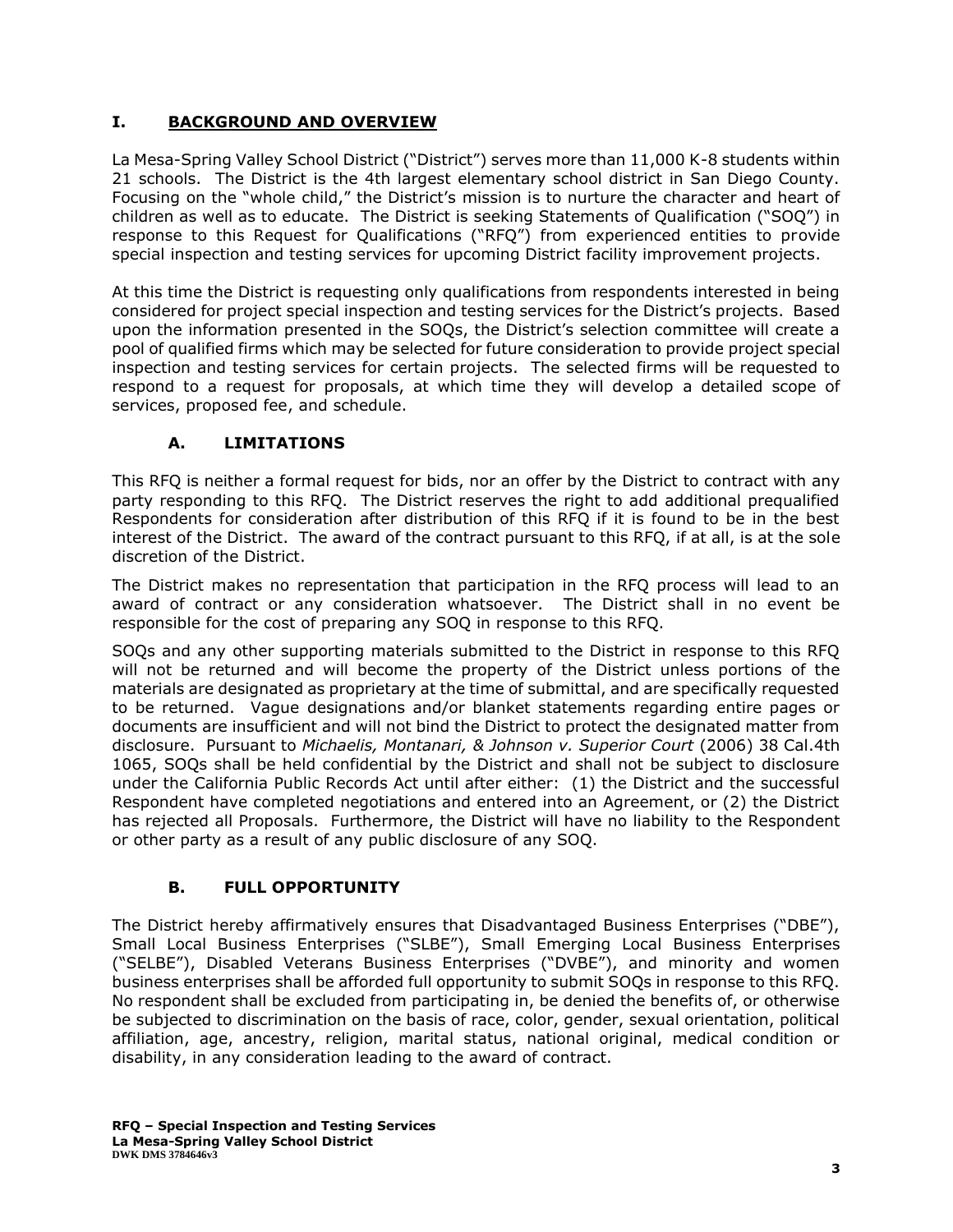# **C. RESTRICTIONS ON LOBBYING AND CONTACTS**

From the period beginning on the date of the issuance of this RFQ and ending on the date of the award of the contract, no person, or entity responding to this RFQ, nor any officer, employee, representative, agent, or consultant representing such a person or entity shall contact through any means or engage in any discussion regarding this RFQ, the evaluation or selection process or the award of the contract(s) with any member of the District's Governing Board ("Board"), Committee members, any member of the Citizens' Oversight Committee, or with any employee of the District except for clarifications and questions as described herein in Section IX (Submission Guidelines) below. Any such contact shall be grounds for the disqualification of the firm submitting a SOQ.

# **D. POOL OF QUALIFIED APPLICATIONS AND RECERTIFICATION**

The District will maintain a pool of qualified Project inspection services firms. Requests for recertification may be sent every two (2) years. Firms that do not reply to the request for recertification may be deleted from the pool of prequalified firms, at the sole discretion of the District. Additional firms may be added to the pool, at the District's sole discretion, as the District determines the need for additional services.

# **II. SCOPE OF REQUIRED SERVICES**

The anticipated scope of services is set forth at **Exhibit "A"** to the District's form of Agreement for Professional Services, which is distributed with this RFQ as **ATTACHMENT "A"** and incorporated herein by this reference. The exact scope of services, however, will be negotiated with the selected firm and finalized in any resulting contract.

Any entity retained as a result of this RFQ and/or subsequent Request for Proposals shall be required to work cooperatively with the District in conjunction with all other technical consultants, the architect, and any program and/or construction manager, if any, retained by the District for the Project, as well as other entitles retained by the District to facilitate the timely completion of the Project.

# **III. CONTRACTUAL REQUIREMENTS**

Selected firm(s) must be able to execute the District's standard agreement. (A Copy of the District's Agreement for Professional Services is attached to this RFQ as ATTACHMENT "A.") Firms responding to this RFQ must acknowledge that they have reviewed the agreement and must agree to the indemnity and insurance provisions contained in the District's standard agreement and confirm in writing that, if given the opportunity to contract with the District, the firm has no substantive objections to the use of the District's standard agreement.

# **IV. RELATIONSHIP TO OUTSIDE GOVERNMENTAL AGENCIES**

Depending upon the scope of work, respondent may be required to assist the District in working with various outside governmental agencies, including but not limited to, the following as applicable: City or County Planning Commissions and Departments, the Department of Toxic Substance Control ("DTSC"), the regional air quality control district, the state and regional water quality control boards, the State Department of Education, the Division of the State Architect, the State Allocation Board, and the Office of Public School Construction. Respondent shall discuss its experience with each of these agencies.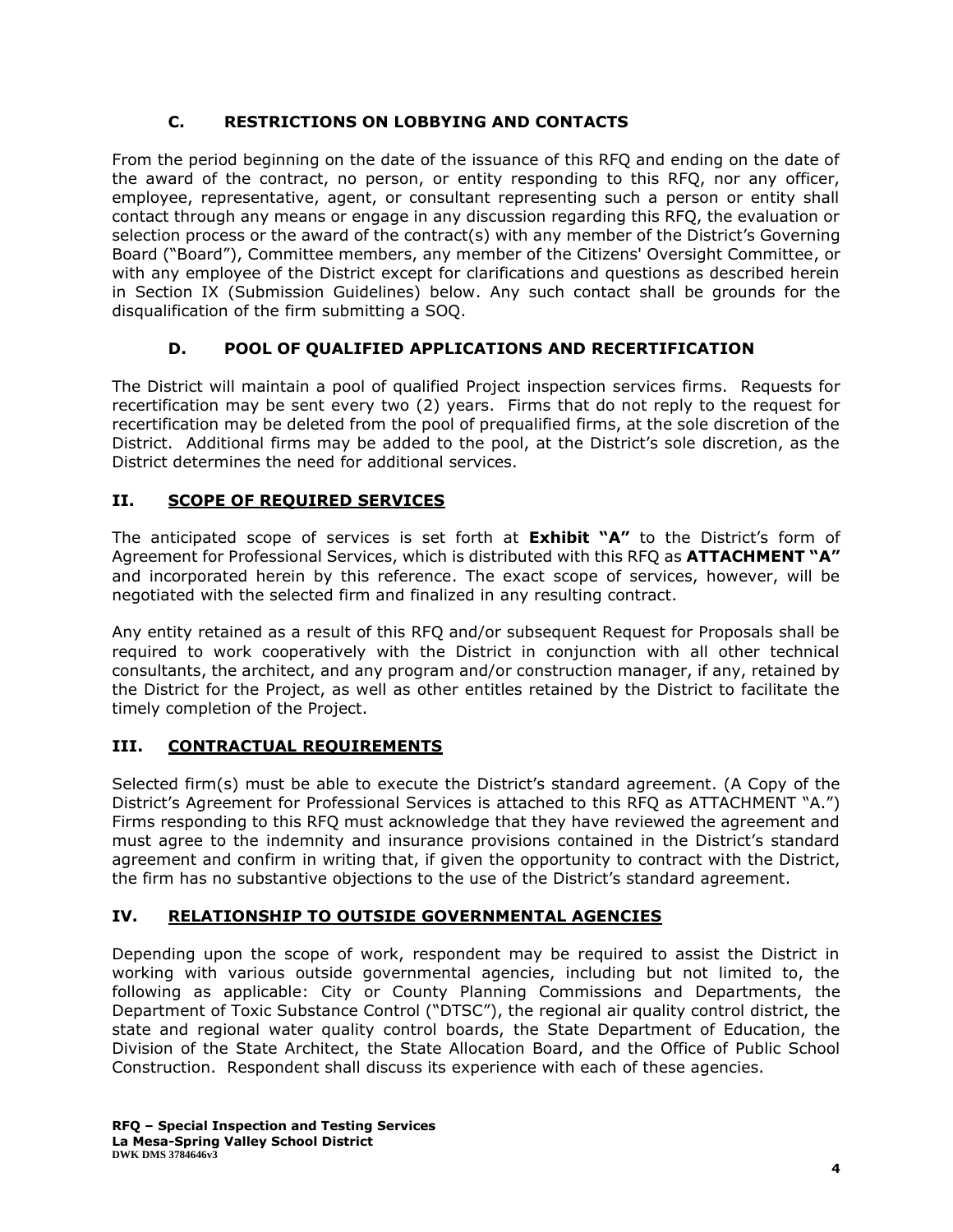## **V. CONFLICT OF INTEREST**

Respondent shall certify that no official or employee of the District, nor any business entity in which an official of the District has an interest, has been employed or retained to solicit or assist in the procuring of the resulting contract, nor that any such person will be employed in the performance of any contract without immediate divulgence of this fact to the District.

## **VI. ASSIGNMENT**

Any contract resulting from this RFQ and any amendments or supplements thereto shall not be assignable by the successful consultant either voluntarily or by operation of law without the written approval of the District.

## **VII. STATEMENT OF QUALIFICATIONS**

## **A. SUMMARY OF REQUIRED QUALIFICATIONS**

The scope of services includes full Project special inspection and testing services for the relevant Project(s). Extensive experience with the Office of Public School Construction ("OPSC"), Division of State Architect ("DSA"), and Title 24 of the California Code of Regulations is **mandatory**.

## **B. FORMAT REQUIREMENTS**

Firms submitting SOQs in response to this RFQ must follow the format below. Material must be in 8-1/2 x 11 inch format, with a font no less than 11 point, and shall not exceed sixteen (16) single-sided pages or eight (8) double-sided pages, not including the cover letter, table of contents, divider tabs, resumes, samples of work, and fee schedules. Each SOQ shall include a Front Cover stating the following: "Statement of Qualifications for [FIRM NAME] for Special Inspection and Testing Services in Response to La Mesa-Spring Valley School District's RFQ #21/22-007."

Submittals are to be submitted in pdf format via email with the name of the responding firm clearly marked in the pdf.

Each SOQ shall include a table of contents and divider tabs labeled with the boldface headers below (e.g. the first tab would be entitled "**Cover Letter**", the second tab entitled "**Business Information**", etc.).

## **Provide one (1) electronic copy via email of the Statement of Qualifications.**

The electronic copy will only be accepted via email and saved as a PDF.

Each submission package will be reviewed to determine its completeness prior to the actual evaluation. If a respondent does not respond to all categories requested, the respondent may be disqualified from further consideration.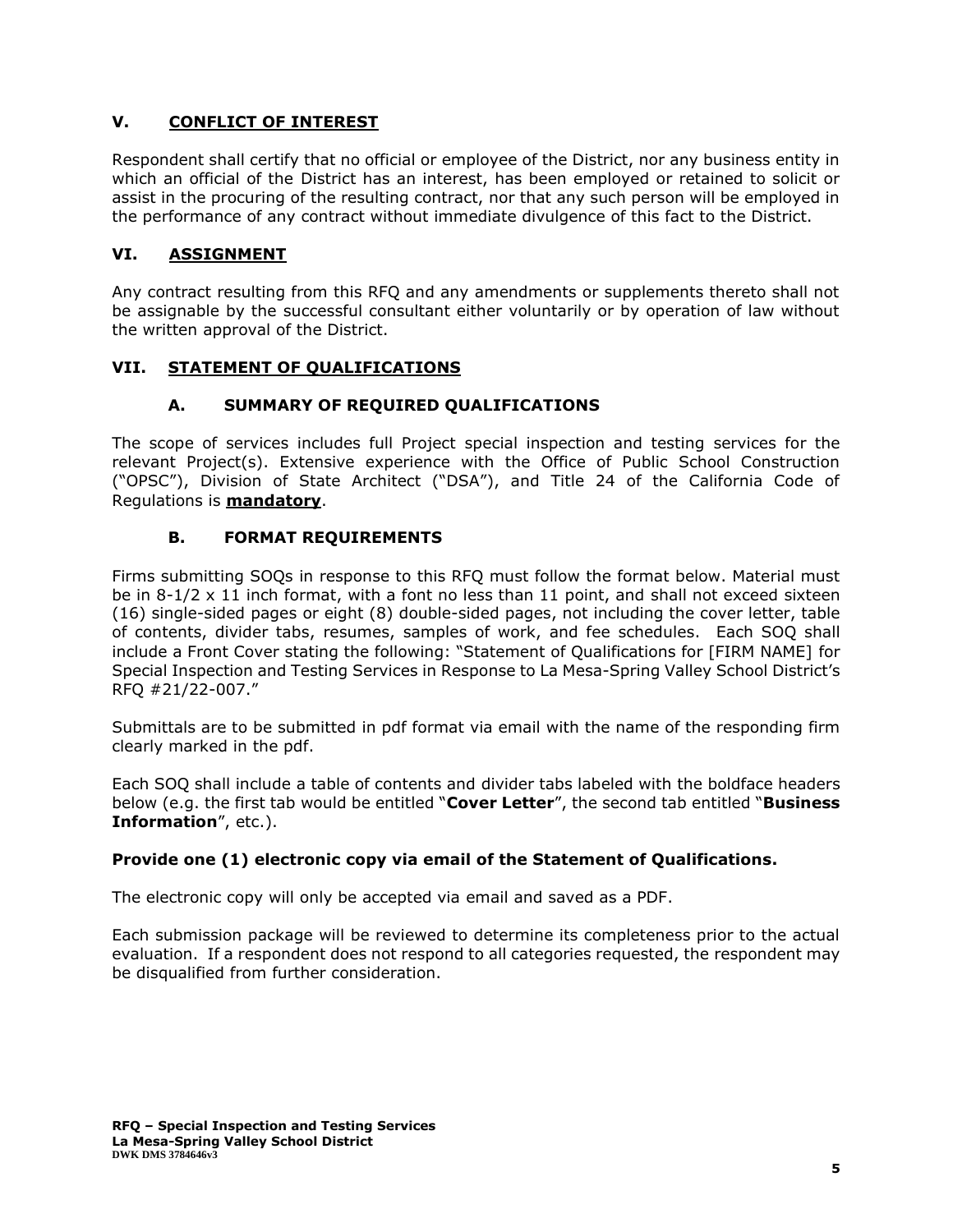### **C. SOQ CONTENT REQUIREMENTS**

### **1. TAB 1 – COVER LETTER** (maximum of 1 page)

- Provide a letter of introduction signed by an authorized officer of the firm. If the firm is a joint venture, duplicate the signature block and have a principal or officer also sign on behalf of each party to the joint venture.
- Firm name.
- Address, include any branch office address and point of contact.
- Telephone number.
- Facsimile number.
- E-Mail address.
- Identify team. [if applicable]
- Include a brief description of why your firm is well suited for, and can meet, the District's needs.
- Clearly identify the individual(s) who are authorized to speak for the firm during the evaluation process.
- Summarize qualifications most relevant to this Project.
- **Must include the following statement:**

*[INSERT FIRM'S NAME] received a copy of the District's standardized form of Agreement for Professional Services ("Agreement") attached as ATTACHMENT "A" to the RFQ. [INSERT FIRM'S NAME] has reviewed the indemnity and insurance provisions contained in the Agreement. If given the opportunity to contract with the District, [INSERT FIRM'S NAME] has no objections to the use of the Agreement."* 

### **OR**

*"[INSERT FIRM NAME] received a copy of the District's form of Agreement for Professional Services ("Agreement") attached as ATTACHMENT "A" to the RFQ. [INSERT FIRM NAME] has reviewed the indemnity provisions and insurance provisions contained in the Agreement. If given the opportunity to contract with the District, [INSERT FIRM NAME] has objections to the use of the Agreement, listed as follows or as contained in the appendix to this Submittal."*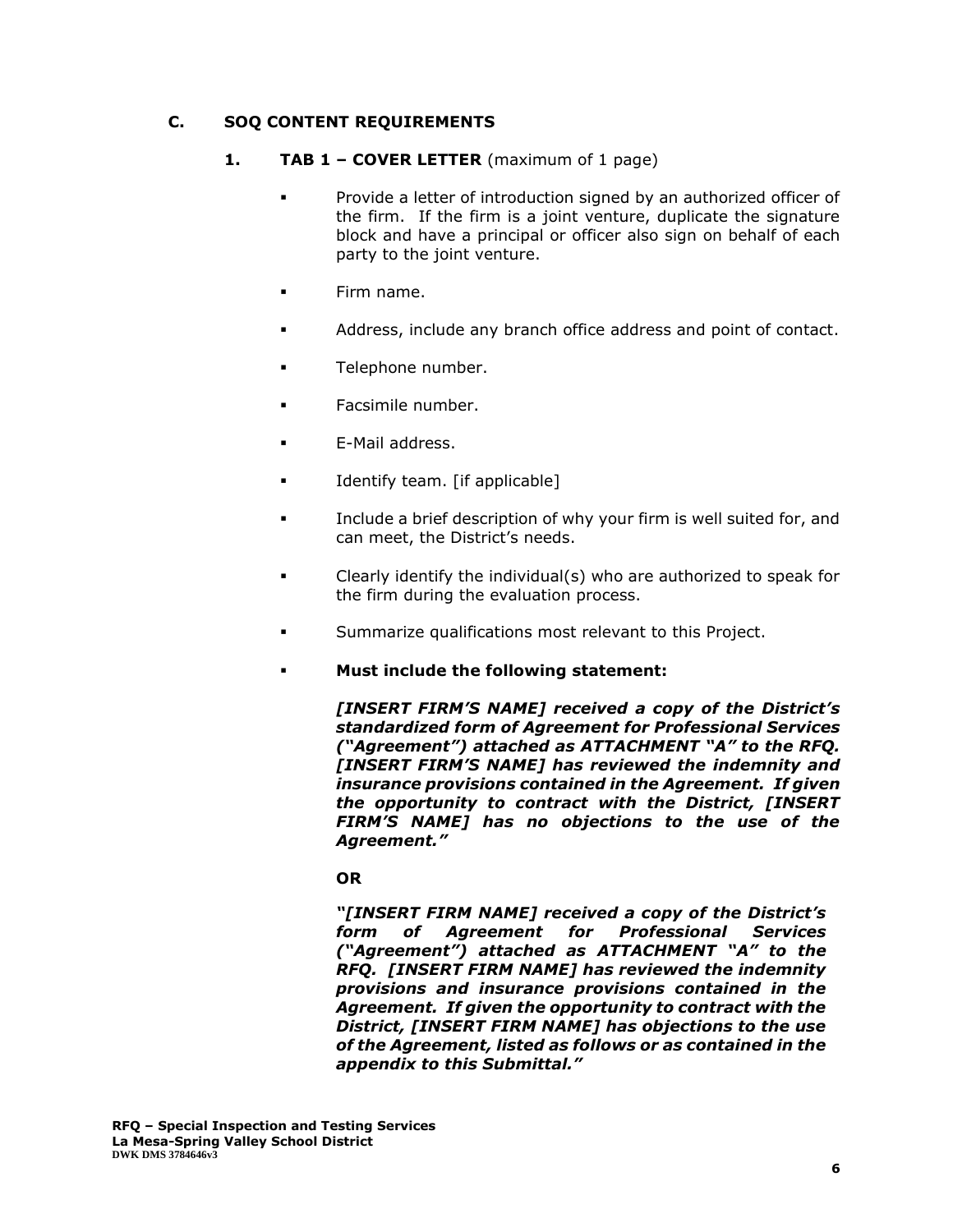Respondent shall certify that no official or employee of the District, nor any business entity in which an official of the District has an interest, has been employed or retained to solicit or assist in the procuring of the resulting contract(s), nor that any such person will be employed in the performance of any/all contract(s) without immediate divulgence of this fact to the District.

## **2. TAB 2 – BUSINESS INFORMATION**

Respondent must provide the following information for itself and for any and all other firms with which it will joint venture or associate on this Project:

- Company name.
- Address.
- Telephone.
- Fax.
- Website
- Name and email of main contact.
- Federal Tax I.D. Number.
- License or Registration Number.
- Type of organization/business structure (ownership, legal form, i.e. corporation, partnership, etc., and senior officials of company). If a joint venture, describe the division of responsibilities between participating companies, offices (location) that would be the primary participants, and percentage interest of each firm.
- A brief description and history of the firm, including number of years the firm has been in business and date firm was established under its given name.
- Certificate(s) of Insurance identifying the firm's current insurance coverages.
- Any State of California certification for your firm of Small Business or Disabled Veteran Business Enterprise status.
- How sub-consultants are generally used by your firm and to what extent work is performed in-house versus by a sub-consultant.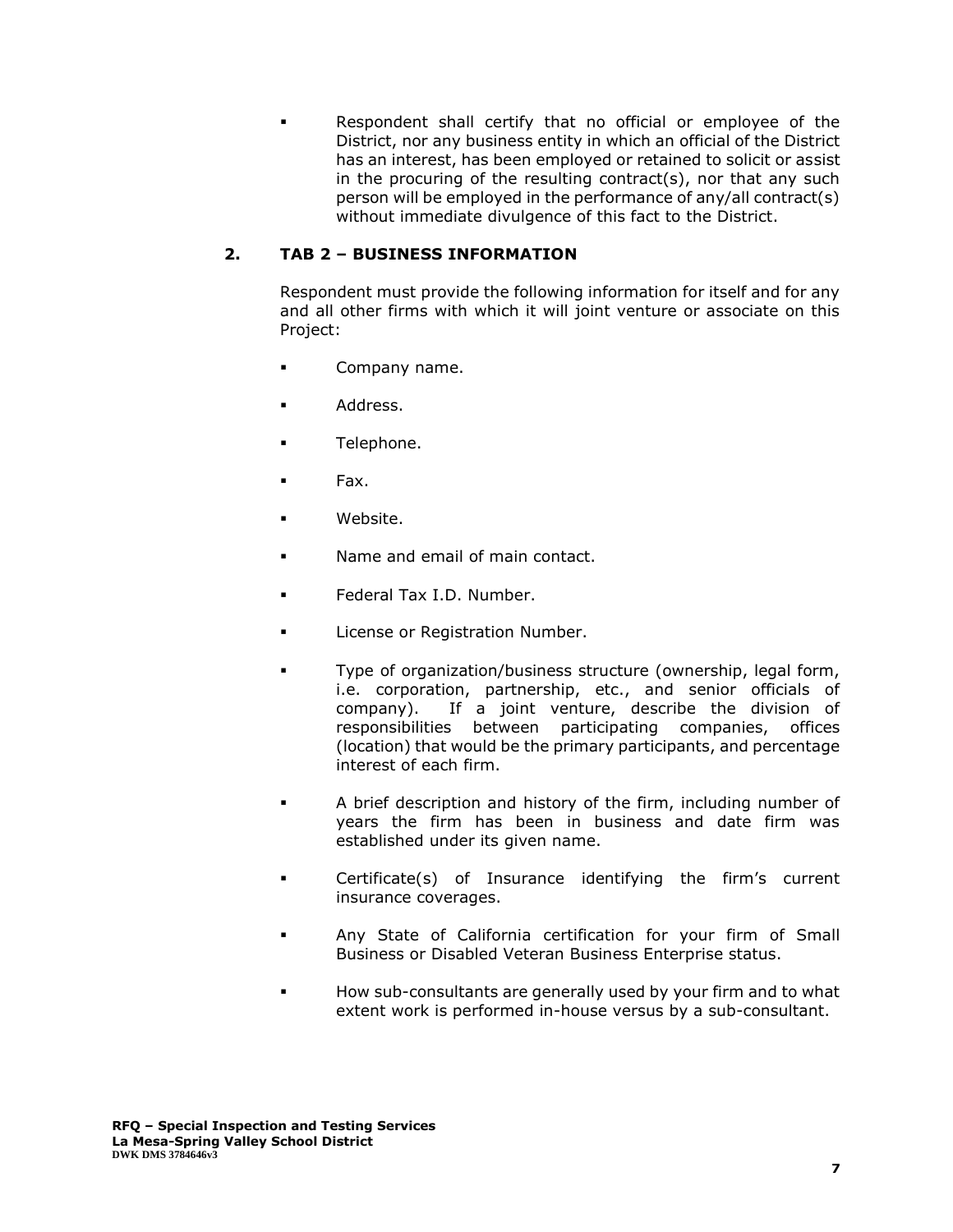## **3. TAB 3 – PROJECT APPROACH AND RELEVANT QUALIFICATIONS (50 POINTS)**

Respondent must state its qualifications for the anticipated scope of work and its experience with projects of comparable size and complexity.

- Provide a statement demonstrating your firm's or team's ability to accomplish the scope of services in a comprehensive and thorough manner with an aggressive schedule.
- Describe your firm's experience with DSA and working within the DSA process as well as your firm's approach to DSA permitting and DSA final certification.
- Describe your firm's approach to quality control/assurance procedures, including coordination of DSA final certification.
- Provide a statement of your work plan including your firm's present workload and number of current projects, and where possible, projected workload for the coming two (2) years, which should include available staff.

## **4. TAB 4 – RELEVANT PROJECT EXPERIENCE AND REFERENCES (50 POINTS)**

Respondent shall provide any experience applicable to California public school projects and property acquisitions, including new school and school expansion projects in the past ten (10) years and related references. Respondent shall provide a minimum of five (5) relevant references from past clients. References may be contacted to attest to the respondent's ability to perform the described services.

- For each listed K-12 project, include the following:
	- **-** Project name, description, and location;
		- **-** Beginning and end dates of project, including:
			- a. DSA close-out and/or certification status; and
			- b. Date of each project Notice of Completion and DSA final certification;
	- **-** Project cost;
	- **-** Square footage;
	- **-** Key individuals of the firm involved;
	- **-** Any sub-consultants that worked with the firm; and
	- **-** References: Owner/District name with name, title, current address, telephone number, and email address of contact person.

### **5. TAB 5 – LITIGATION AND CLAIMS HISTORY (50 POINTS)**

Provide a comprehensive five (5) year summary of the firm's litigation, arbitration, and negotiated/settled history ("Claims"). This includes current/ongoing Claims. For each Claim, state the issues in the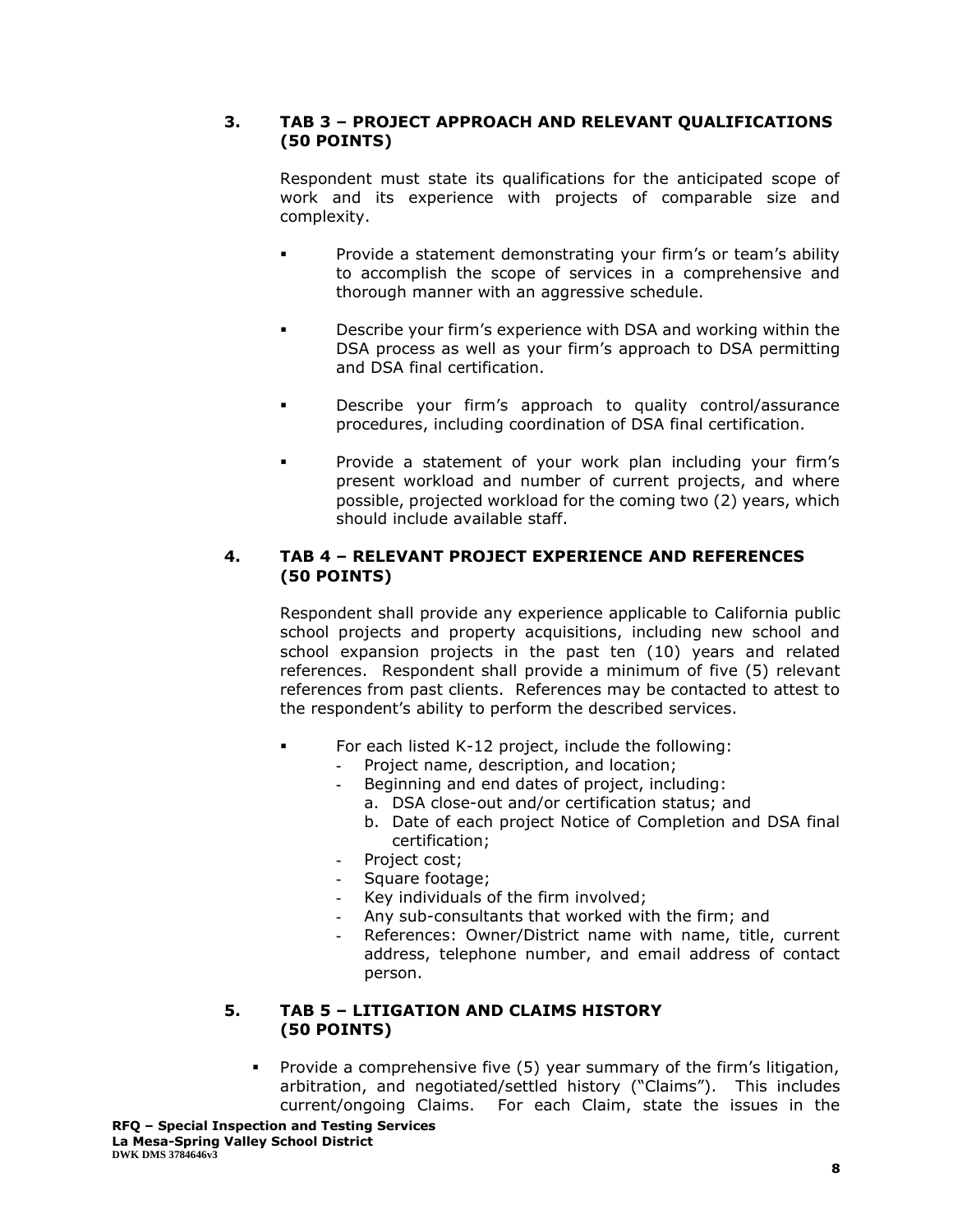litigation, the status of the litigation, names of parties, and the outcome, if any.

A SOQ failing to provide this requested information on claims, lawsuits, and/or litigation, and responses which assert attorney-client privilege and fail to provide the information requested, will be considered nonresponsive, disqualified from the selection process, and will not be evaluated.

## **6. TAB 6 – PROJECT TEAM SUMMARY (100 POINTS)**

The selected firm shall employ, at its expense, professionals properly licensed and skilled in the execution of the functions required for the applicable services as described herein.

- Identify and provide resumes, including responsibilities, titles, licenses, certifications, and clearly identify experience in school projects, for key personnel and/or team members, including subconsultants, and the roles to which they will be assigned. List dates of employment by your firm whether employed as an employee, independent contractor, sub-consultant, or otherwise, and office addresses for each of the identified personnel. Resumes shall include specific qualifications and recent related experience and shall include a list of references with contact names and phone numbers.
- If any work is to be provided by sub-consultants include a statement as to how this shall be organized, including identified roles and qualifications of sub-consultants, if any. Note: firm(s) selected for inclusion in the District's pool of applicable consultants will be required to demonstrate long term relationships with any sub-consultants.
- The District expects that the team shall remain intact through the duration of the Project(s). If a team member must leave, the District reserves the right to approve that team member's replacement

## **7. TAB 7 – FEES (50 POINTS)**

Although this RFQ is not a request for a specific proposal, the District requires each respondent to provide a proposed fee schedule for the types of service that you offer. Be thorough and specific as this may form the basis of any contract for services that may be presented by the District.

▪ Provide detailed information on your billing practices (i.e. per project, monthly), including reimbursable cost categories (i.e. travel, computers and peripherals, printers, fax machines, photocopy equipment) and proposed hourly billing rates by position for additional services. Travel and related expenses shall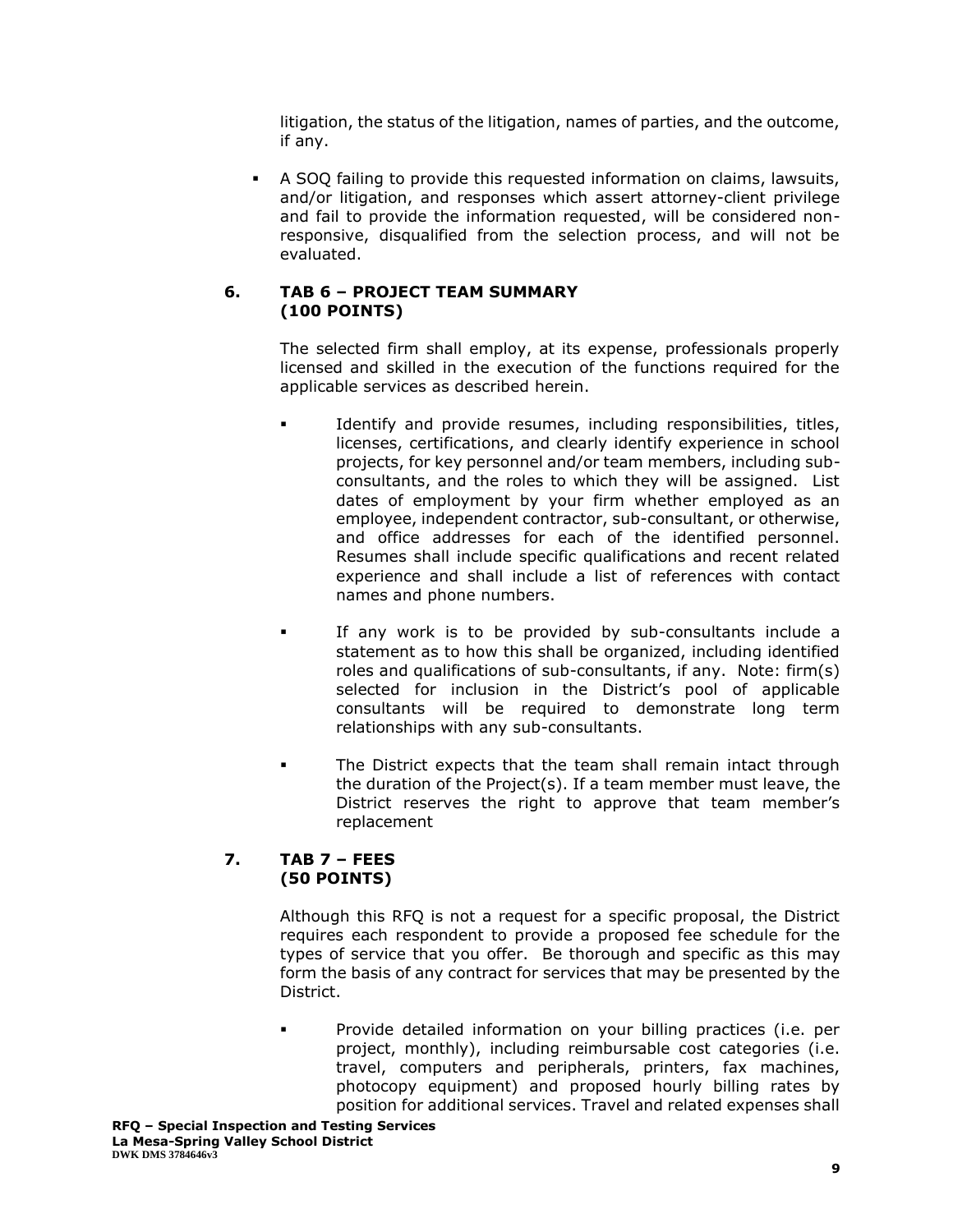be reimbursed in accordance with the federal government Joint Travel Regulation. All reimbursables will require receipts to be provided to the District.

Provide detailed information on your firm's practices concerning discounted fees if selected.

## **8. TAB 8 – COMMENTS TO FORM OF AGREEMENT**

A form of the Agreement has been distributed with this RFQ as **Attachment A**. The final form of the Agreement will incorporate the final scope of work and final fee, which shall be negotiated with the successful proposer. **Any proposed changes to the form of Agreement must be identified in respondent's submittal; undisclosed change requests may not be entertained.** Proposed changes must be specifically identified; general objections without a proposed change will not be entertained.

# **VIII. SELECTION CRITERIA**

A Committee will evaluate all submissions. Each SOQ must be complete. Incomplete SOQs will be considered nonresponsive and grounds for disqualification. The District retains the sole discretion to determine issues of compliance and to determine whether a firm is responsive, responsible, and qualified. Based upon the information presented in the submissions, the District's Committee will choose qualified firms to be interviewed and then potentially selected to be part of the District's pool. At the District's discretion, the selected firms may be requested to respond to a request for proposal, at which time they will develop a detailed scope of services and fee schedule.

# **A. EVALUATION CRITERIA (300 POINTS)**

The SOQ will be reviewed for responsiveness and evaluated pursuant to the specific criteria set forth in this RFQ, including, without limitation:

- 1. Reputation of the firm. Satisfaction of previous clients (client relationships). Acceptable and verifiable professional references for relevant experience.
- 2. Current commitments and ability of firm to handle several simultaneous projects, including without limitation, availability of staffing and the level of service and support for the Project(s), and availability of resources to meet anticipated schedule and Project requirements.
- 3. Capacity and commitment to provide services to client, including ability to respond to District's requests in a timely and appropriate fashion; to inform District of all issues discovered on Project; and to work positively and cooperatively with District's team.
- 4. Knowledge of applicable state and federal laws and regulations, the American with Disabilities Act, and other applicable governmental requirements for K-12 schools.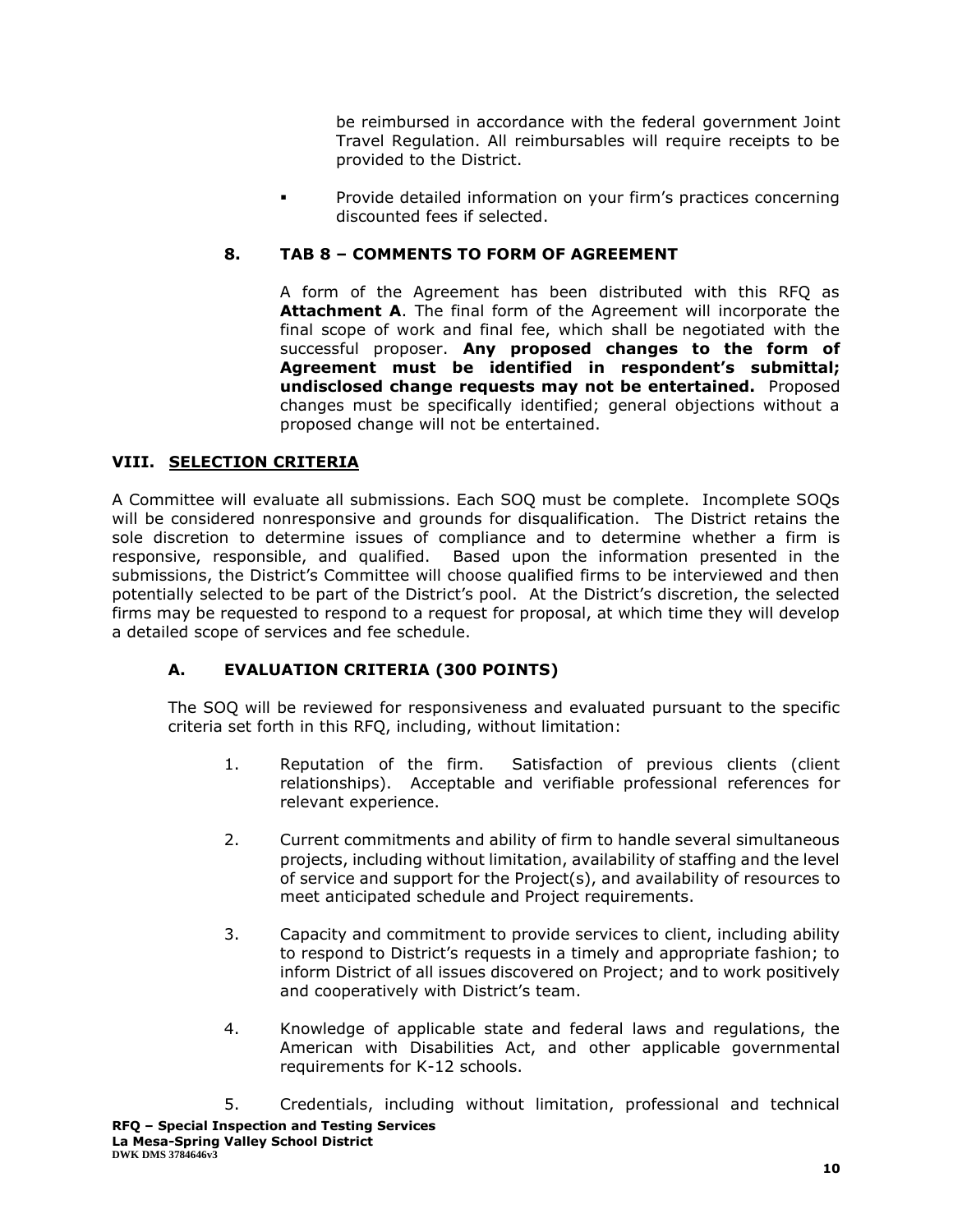expertise, of specific employees assigned as members of the proposed team for the District.

- 6. Proposed fee schedule(s), fee requirements, and cost of services.
- 7. Overall responsiveness of the SOQ.

### **B. DISTRICT INVESTIGATIONS**

The District may perform investigations of responding parties that extend beyond contacting the references identified in the SOQ. The District may request a firm to submit additional information pertinent to the review process. The District also reserves the right to investigate and rely upon information from other available sources in addition to any documents or information submitted.

### **C. INTERVIEWS (50 POINTS)**

The District, at its sole discretion, may elect to interview firm(s) for the purposes of arriving at a final pool of firms. In the event the District does so, the procurement scoring will be cumulative. If your firm is requested to come in for an interview, the key proposed Project staff will be expected to attend the interview. The interview will be an opportunity for the District's Selection Committee to further inquire as to the firm's suggested approaches to the projects and the issues identified in this RFQ. Any comments or objections to the District's form of Agreement attached to this RFQ as Attachment A may be the subject of inquiry at the interview.

| <b>Evaluation Criteria and Interview</b>     | <b>Maximum</b><br><b>Points</b> |
|----------------------------------------------|---------------------------------|
| Project approach and relevant qualifications | 50                              |
| Relevant project experience and references   | 50                              |
| Litigation and Claims History                | 50                              |
| Project team summary                         | 100                             |
| Fee schedule                                 | 50                              |
| Interview                                    | 50                              |

## **IX. SUBMISSION GUIDELINES**

Respondents to this Request for Qualifications ("RFQ") should email one (1) electronic copy of their Statement of Qualifications ("SOQ"), as further described herein, to:

### **VALERIE RANUM, DIRECTOR OF BUSINESS SERVICES [measurevprocurement@lmsvschools.org](mailto:measurevprocurement@lmsvschools.org)**

**ALL RESPONSES ARE DUE VIA EMAIL BY 2:00 P.M., ON APRIL 28, 2022.** Any SOQ received after that date and time will not be accepted and will be returned unopened.

Mark pdf and email: "Statement of Qualifications for Special Inspection and Testing Services." Late submittals will not be accepted or considered.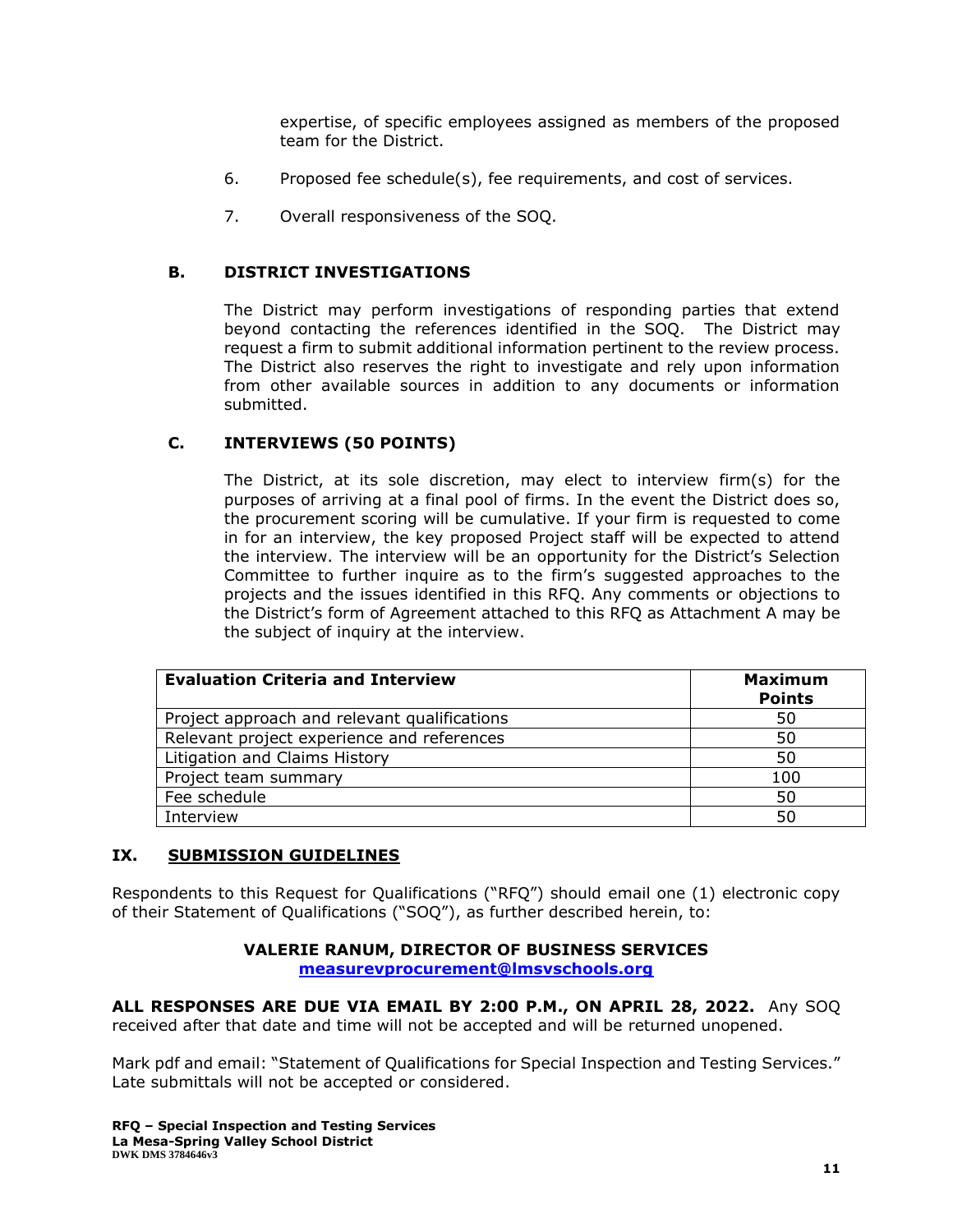Each submittal must conform and be responsive to the requirements set forth in this RFQ. District reserves the right to waive any informalities or irregularities in received submittals. Further, District reserves the right to reject any and all submittals and to negotiate contract terms with one or more respondent firms for one or more of the work items. District retains the sole discretion to determine issues of compliance and to determine whether a respondent is responsive, responsible, and qualified.

### **WE THANK YOU FOR YOUR INTEREST IN THIS PROGRAM**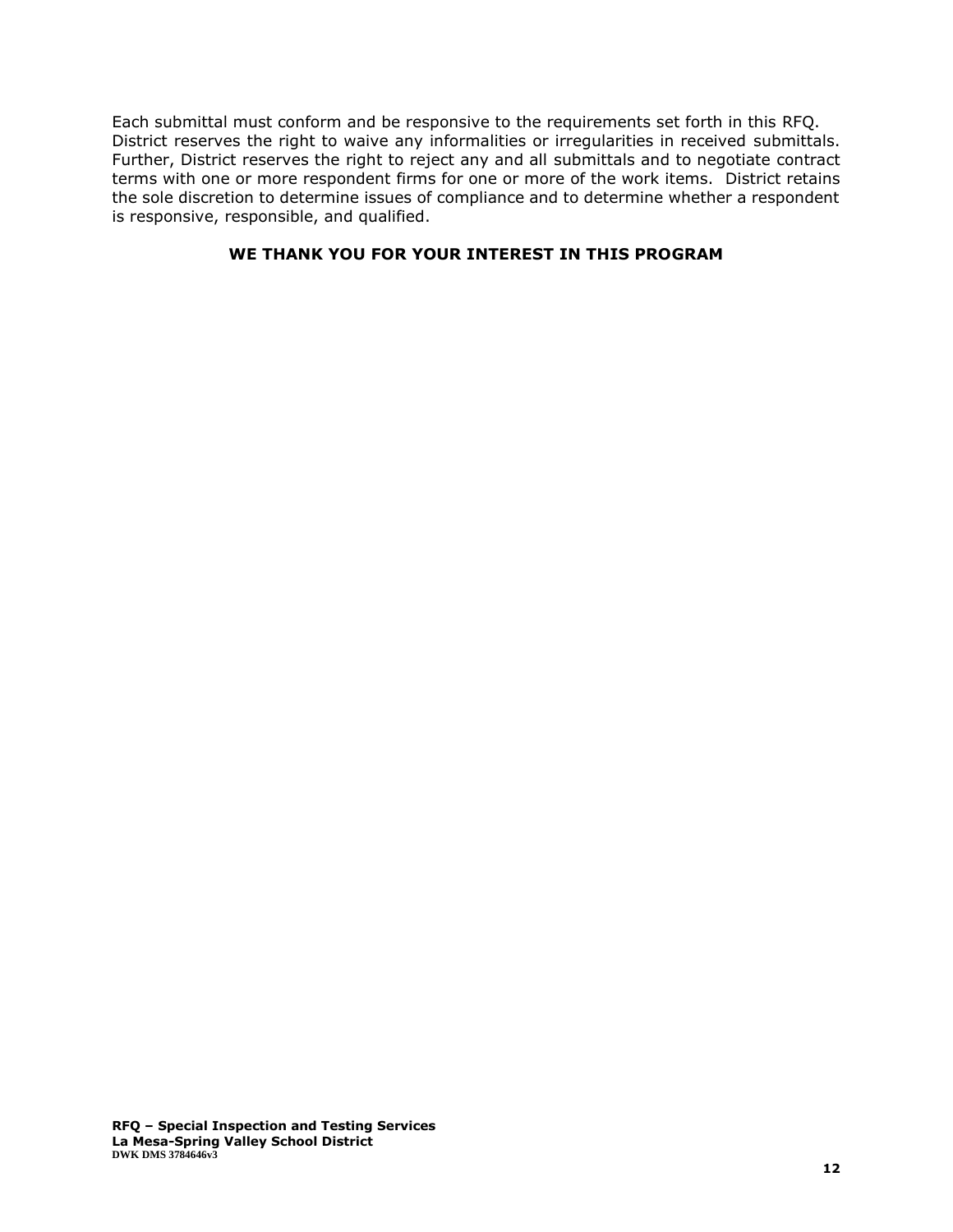## **ATTACHMENT A**

### **DISTRICT'S AGREEMENT FOR PROFESSIONAL SERVICES**

[REMAINDER OF PAGE INTENTIONALLY BLANK]

**RFQ – Special Inspection and Testing Services La Mesa-Spring Valley School District DWK DMS 3784646v3**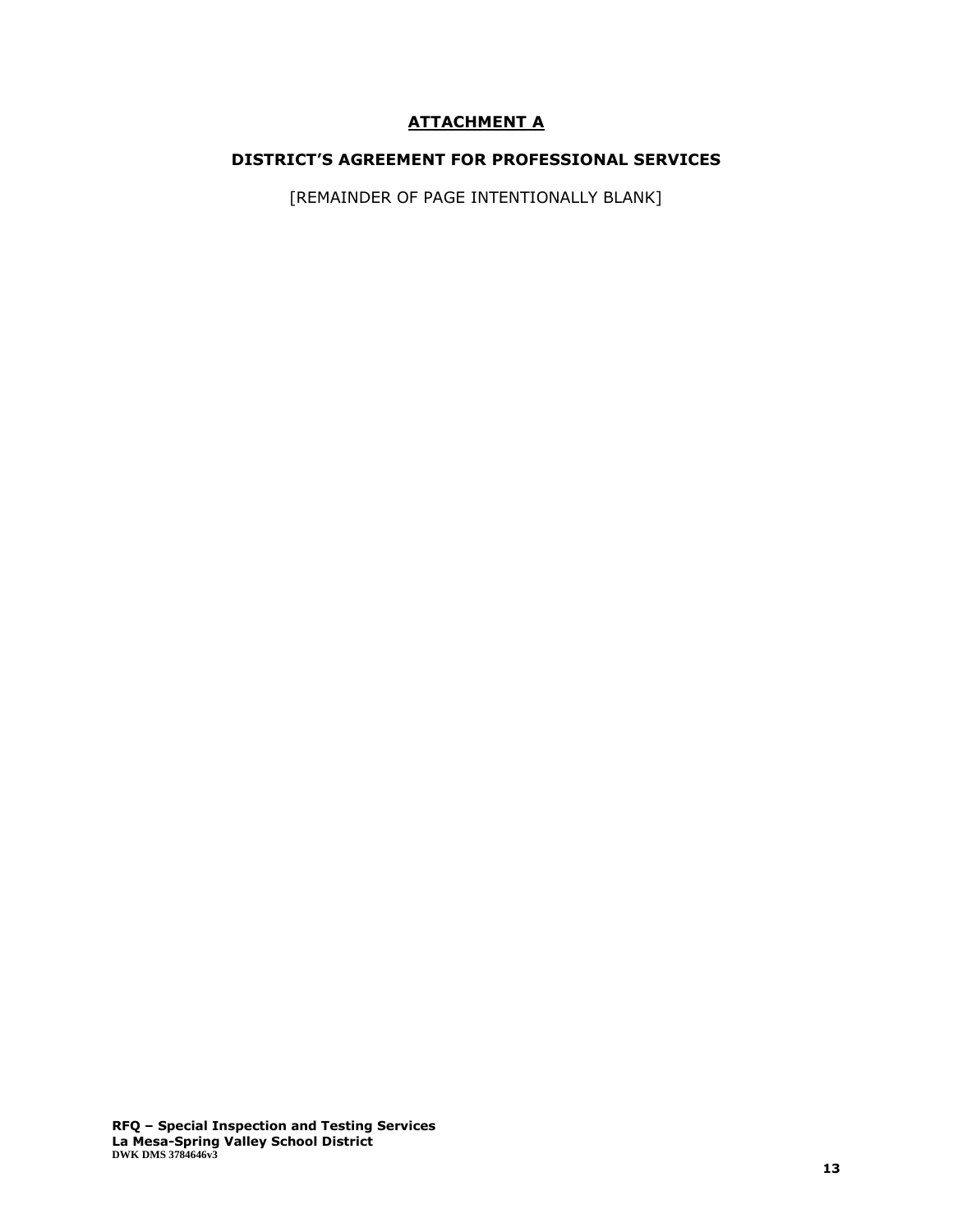#### **INDEPENDENT CONSULTANT AGREEMENT FOR PROFESSIONAL SERVICES SPECIAL INSPECTION AND TESTING SERVICES**

This Independent Consultant Agreement for Professional Services ("Agreement") is made and entered into as of the \_\_\_\_\_\_\_ day of \_\_\_\_\_\_\_\_\_\_\_\_\_\_\_\_\_\_\_\_\_\_\_\_, 20\_\_\_ by and between the La Mesa-Spring Valley School District, ("District") and \_\_\_\_\_\_\_\_\_\_ ("Consultant"), (together, "Parties").

NOW, THEREFORE, the Parties agree as follows:

- 1. **Services**. Consultant shall provide special inspection and testing services as further described in **Exhibit "A,"** attached hereto and incorporated herein by this reference ("Services").
- 2. **Term**. Consultant shall commence providing Services under this Agreement on \_\_\_\_, 20\_\_ and will diligently perform as required and complete performance by \_\_\_\_\_\_\_ , 20\_\_ ("Term"), unless this Agreement is terminated and/or otherwise cancelled prior to that time.
- 3. **Submittal of Documents**. Consultant shall not commence the Services under this Agreement until Consultant has submitted and the District has approved the certificate(s) and affidavit(s), and the endorsement(s) of insurance required as indicated below:
	-
	- $X$  Signed Agreement<br>X Prevailing Wage Ce Prevailing Wage Certification
	- X Workers' Compensation Certification
	- Fingerprinting/Criminal Background Investigation Certification
	- X Insurance Certificates and Endorsements
	- X W-9 Form
	- $\overline{X}$  COVID-19 Vaccination / Testing Certification
	- Other: with the contract of the contract of the contract of the contract of the contract of the contract of the contract of the contract of the contract of the contract of the contract of the contract of the contract of th
- 4. **Compensation**. District agrees to pay Consultant for services satisfactorily rendered pursuant to this Agreement a total fee not to exceed Dollars (\$
	- (1991). District shall pay Consultant according to the following terms and conditions:
	- 4.1. Payment shall be made within thirty (30) days after Consultant submits an invoice to the District for Services actually completed and after the District's written approval of the Services, or the portion of the Services for which payment is to be made. The schedule of deliverable Services to be produced is as follows:
		- 4.1.1. \_\_\_\_\_\_\_\_\_\_\_\_\_\_\_\_\_\_\_\_\_\_\_\_\_\_\_\_\_\_\_\_ \_\_\_\_\_\_\_\_\_\_\_\_\_\_ 4.1.2. \_\_\_\_\_\_\_\_\_\_\_\_\_\_\_\_\_\_\_\_\_\_\_\_\_\_\_\_\_\_\_\_ \_\_\_\_\_\_\_\_\_\_\_\_\_\_ 4.1.3. \_\_\_\_\_\_\_\_\_\_\_\_\_\_\_\_\_\_\_\_\_\_\_\_\_\_\_\_\_\_\_\_ \_\_\_\_\_\_\_\_\_\_\_\_\_\_ 4.1.4. \_\_\_\_\_\_\_\_\_\_\_\_\_\_\_\_\_\_\_\_\_\_\_\_\_\_\_\_\_\_\_\_ \_\_\_\_\_\_\_\_\_\_\_\_\_\_  $4.1.5.$
	- 4.2. The Services shall be performed at the hourly billing rates and/or unit prices included in **Exhibit "B."** If hourly billing applies, the itemized invoice shall reflect the hours spent by Consultant in performing its Services pursuant to this Agreement. The District agrees to a 4-hour minimum billing increment per day. Portal-to-portal travel may be billed for the actual time spent traveling, not to exceed two hours per day, and if billed, shall be included in the 4-hour minimum billing. "Portal-to-portal travel" is defined as the time spent traveling from one workplace to another during the same workday as hours worked. Traveling from home to the workplace before the start of the workday or traveling from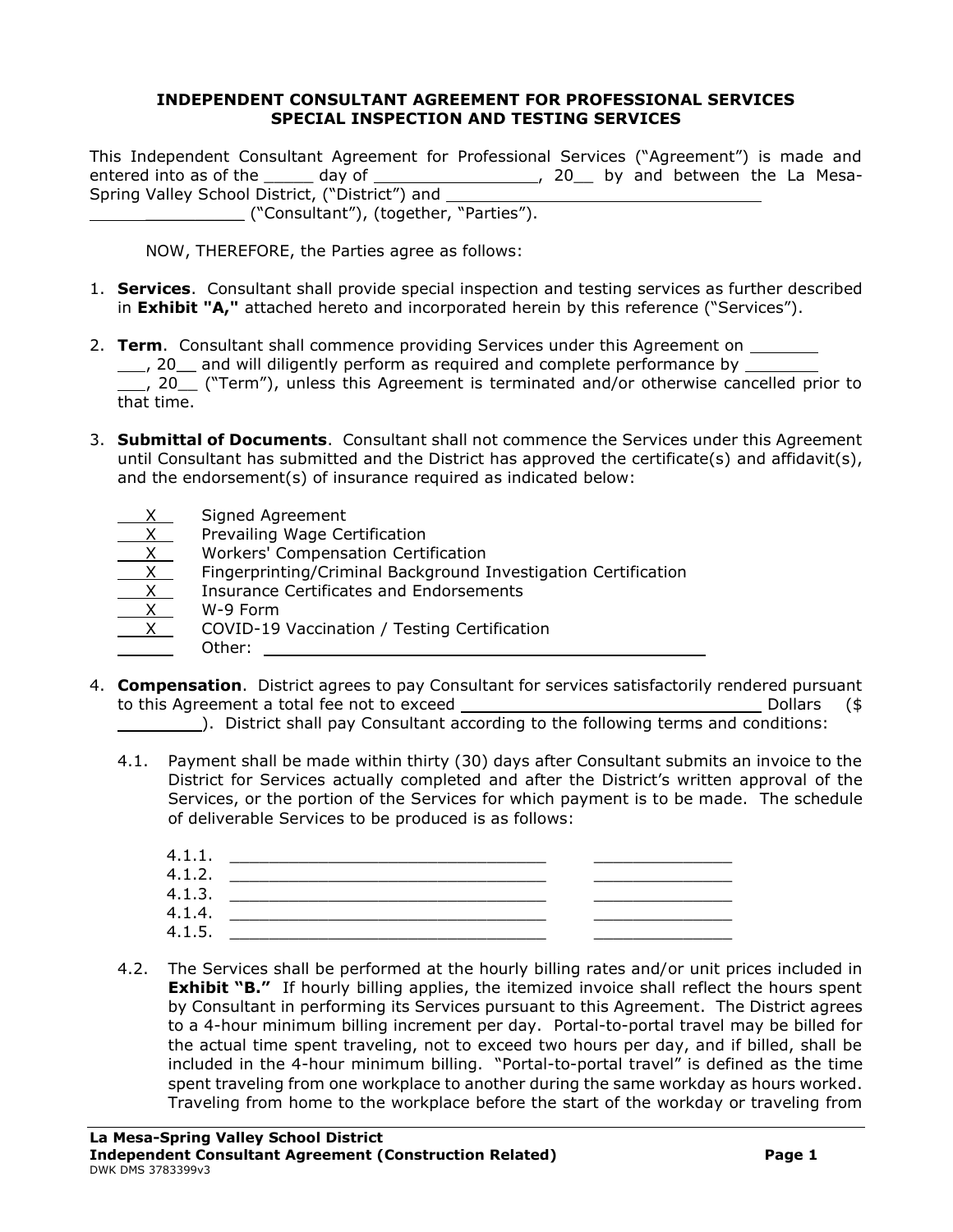the workplace to home after the workday is over is not billable. If the Services performed in a day exceed four hours, the District will be billed for the actual time spent performing the Services only. Itemized invoice shall reflect the hours spent by Consultant in performing its Services pursuant to this Agreement and a description of the Services performed.

- 5. **Materials**. Consultant shall furnish, at its own expense, all labor, materials, equipment, supplies and other items necessary to complete the Services to be provided pursuant to this Agreement.
- 6. **Expenses**. District shall not be liable to Consultant for any costs or expenses paid or incurred by Consultant in performing services for District, except as follows:

 $6.1.$ 

7. **Independent Contractor**. Consultant represents and warrants that Consultant is an independent contractor or business entity that is: (i) free from the control and direction of the District in connection with the performance of the Services, (ii) performing Services that are outside the usual course of the District's business, and (iii) customarily engaged in an independently established trade, occupation, or business of the same nature as that involved in the Services performed, District being interested only in the results obtained. Consultant understands and agrees that it and all of its employees shall not be considered officers, employees, agents, partner, or joint venture of the District, and are not entitled to benefits of any kind or nature normally provided employees of the District and/or to which District's employees are normally entitled, including, but not limited to, State Unemployment Compensation or Worker's Compensation. Consultant shall assume full responsibility for payment of all federal, state and local taxes or contributions, including unemployment insurance, social security and income taxes with respect to Consultant's employees.

### 8. **Performance of Services.**

8.1. **Standard of Care**. Consultant represents that Consultant has the qualifications and ability to perform the Services in a professional manner, without the advice, control or supervision of District. Consultant's Services will be performed, findings obtained, reports and recommendations prepared in accordance with generally and currently accepted principles and practices of its profession for Services to California school districts.

Consultant shall carefully study and compare all documents, findings, and other instructions and shall at once report to District, in writing, any error, inconsistency, or omission that Consultant or its employees may discover. Consultant shall have responsibility for discovery of errors, inconsistencies, or omissions.

- 8.2. **Meetings.** Consultant and District agree to participate in regular meetings on at least a monthly basis to discuss strategies, timetables, implementations of Services, and any other issues deemed relevant to the operation of Consultant's performance of Services.
- 8.3. **New Project Approval.** Consultant and District recognize that Consultant's Services may include working on various projects for District. Consultant shall obtain the approval of District prior to the commencement of a new project.

## 9. **[RESERVED]**

10. **Audit**. Consultant shall establish and maintain books, records, and systems of account, in accordance with generally accepted accounting principles, reflecting all business operations of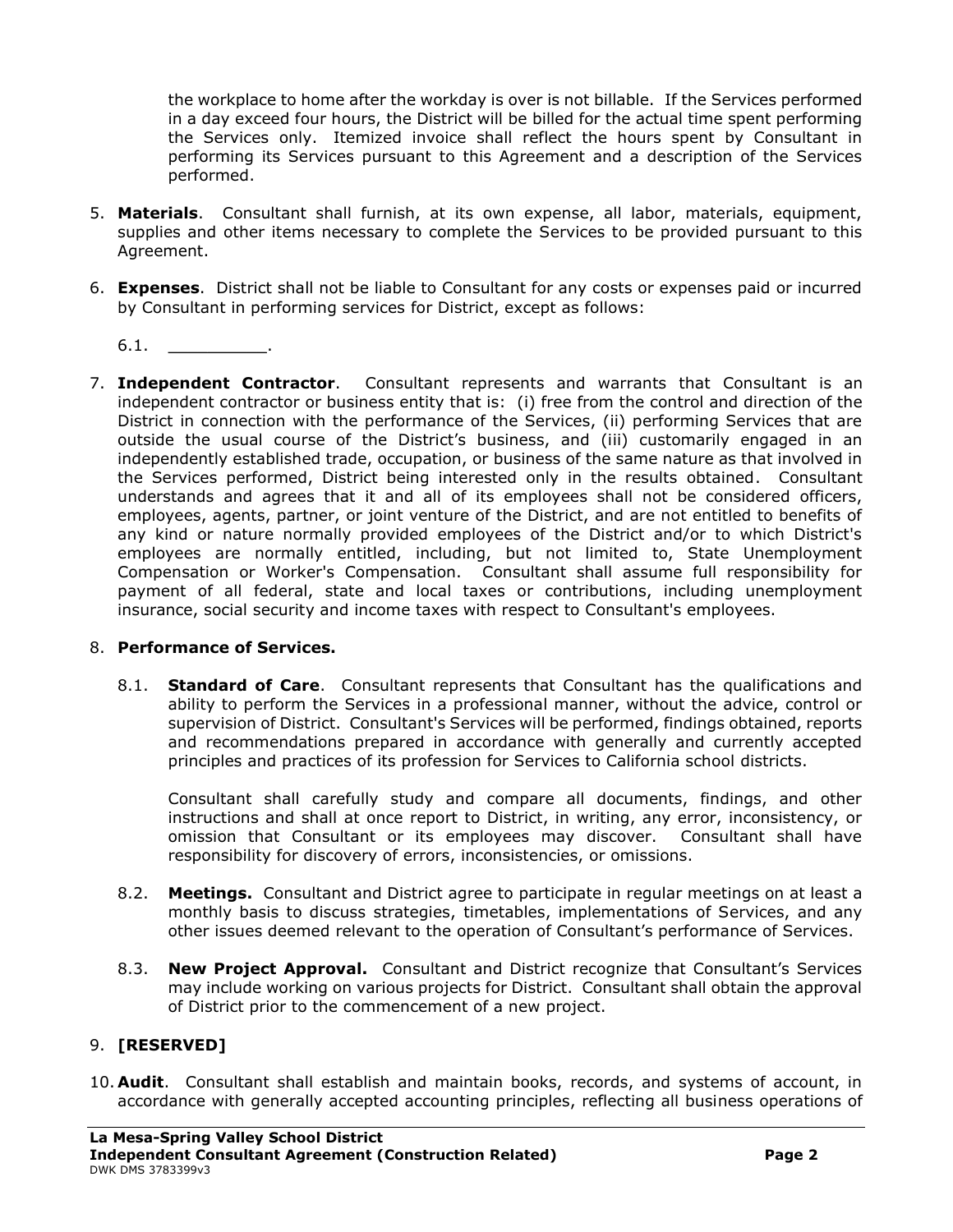Consultant transacted under this Agreement. Consultant shall retain these books, records, and systems of account during the Term of this Agreement and for five (5) years thereafter. Consultant shall permit the District, its agent, other representatives, or an independent auditor to audit, examine, and make excerpts, copies, and transcripts from all books and records, and to make audit(s) of all billing statements, invoices, records, and other data related to the Services covered by this Agreement. Audit(s) may be performed at any time, provided that the District shall give reasonable prior notice to Consultant and shall conduct audit(s) during Consultant's normal business hours, unless Consultant otherwise consents.

11. **Disputes**. In the event of a dispute between the Parties as to performance of the Services, the interpretation of this Agreement, or payment or nonpayment for work performed or not performed, the Parties shall attempt to resolve the dispute in good faith. Pending resolution of the dispute, Consultant agrees it will neither rescind the Agreement nor stop the performance of the Services, but will allow determination by the court of the State of California, in the county in which the District's administration office is located, having competent jurisdiction of the dispute. Disputes may be determined by mediation if mutually agreeable, otherwise by litigation. Notice of the demand for mediation of a dispute shall be filed in writing with the other party to the Agreement. The demand for mediation shall be made within a reasonable time after written notice of the dispute has been provided to the other party, but in no case longer than ninety (90) days after initial written notice. If a claim, or any portion thereof, remains in dispute upon satisfaction of all applicable dispute resolution requirements, the Consultant shall comply with all claims presentation requirements as provided in Chapter 1 (commencing with section 900) and Chapter 2 (commencing with section 910) of Part 3 of Division 3.6 of Title 1 of Government Code as a condition precedent to the Consultant's right to bring a civil action against the District. For purposes of those provisions, the running of the time within which a claim must be presented to the District shall be tolled from the time the Consultant submits its written claim until the time the claim is denied, including any time utilized by any applicable meet and confer process.

### 12.**Termination**.

- 12.1. **For Convenience by District**. District may, at any time, with or without reason, terminate this Agreement and compensate Consultant only for Services satisfactorily rendered to the date of termination. Written notice by District shall be sufficient to stop further performance of Services by Consultant. Notice shall be deemed given when received by Consultant or no later than three (3) calendar days after the day of mailing, whichever is sooner.
- 12.2. **With Cause by District**. District may terminate this Agreement upon giving of written notice of intention to terminate for cause. Cause shall include:
	- 12.2.1. material violation of this Agreement by Consultant; or
	- 12.2.2. any act by Consultant exposing the District to liability to others for personal injury or property damage.

Written notice by District shall contain the reasons for such intention to terminate and unless within three (3) calendar days after that notice the condition or violation shall cease, or satisfactory arrangements for the correction thereof be made, this Agreement shall upon the expiration of the three (3) calendar days cease and terminate. In the event of this termination, the District may secure the required services from another Consultant. If the expense, fees, and/or costs to the District exceed the cost of providing the service pursuant to this Agreement, Consultant shall immediately pay the excess expense, fees, and/or costs to the District upon the receipt of the District's notice of these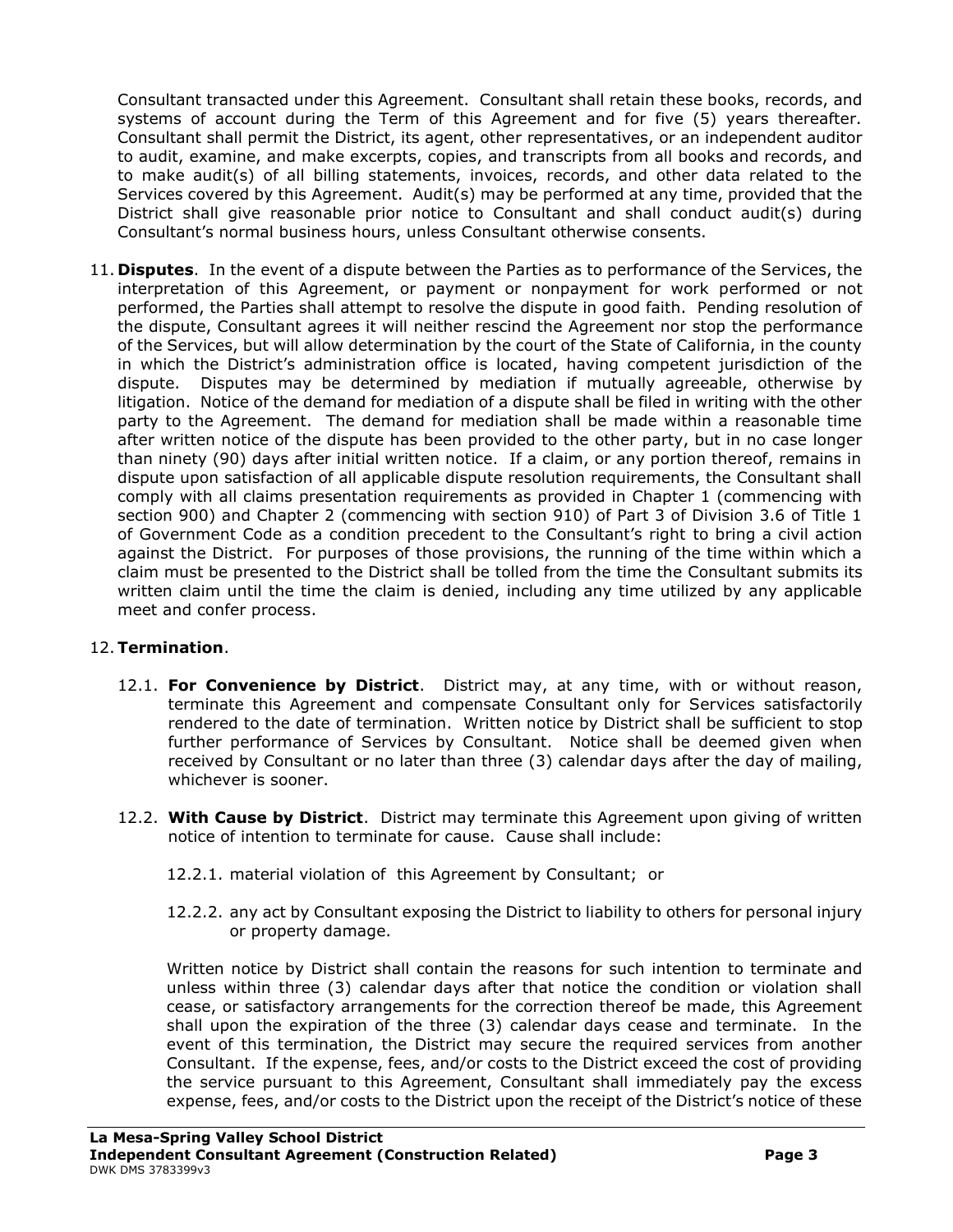expense, fees, and/or costs. The foregoing provisions are in addition to and not a limitation of any other rights or remedies available to District.

### 13. **Indemnification**.

- 13.1. To the furthest extent permitted by California law, Consultant shall defend, indemnify, and hold harmless the District, its Governing Board, agents, representatives, officers, consultants, employees, trustees, and volunteers (the "Indemnified Parties") from any and all demands, losses, liabilities, claims, suits, and actions (the "Claims") of any kind, nature, and description, including, but not limited to, attorneys' fees and costs, directly or indirectly arising from personal or bodily injuries, death, property damage, or otherwise arising out of, connected with, or resulting from the performance of this Agreement unless the Claims are caused wholly by the sole or active negligence or willful misconduct of the Indemnified Parties. The District shall have the right to accept or reject any legal representation that Consultant proposes to defend the indemnified Parties.
- 13.2. Consultant shall pay and satisfy any judgment, award, or decree that may be rendered against the Indemnified Parties in any Claims. Consultant's obligation pursuant to this Article includes reimbursing the District for the cost of any settlement paid by the Indemnified Parties and for any and all fees and costs, including but not limited to legal fees and costs, expert witness fees, and consultant fees, incurred by the Indemnified Parties in the defense of any Claim(s) and to enforce the indemnity herein. Consultant's obligation to indemnify shall not be restricted to insurance proceeds.
- 13.3. District may withhold any and all costs that arise out of, pertain to, or relate to the negligence, recklessness, or willful misconduct of the Consultant from amounts owing to Consultant.

### 14. **Insurance**.

14.1. Consultant shall procure and maintain at all times it performs any portion of the Services the following insurance with minimum limits equal to the amount indicated below.

| <b>Type of Coverage</b>                                                                                                          | <b>Minimum</b><br>Requirement |
|----------------------------------------------------------------------------------------------------------------------------------|-------------------------------|
| <b>Commercial General Liability Insurance, including Bodily</b><br>Injury, Personal Injury, Property Damage, Advertising Injury, |                               |
| and Medical Payments<br>Each Occurrence<br>General Aggregate                                                                     | \$1,000,000<br>\$2,000,000    |
| <b>Automobile Liability Insurance - Any Auto</b><br>Each Occurrence<br>General Aggregate                                         | \$1,000,000<br>\$2,000,000    |
| <b>Professional Liability</b>                                                                                                    | \$1,000,000                   |
| <b>Workers' Compensation</b>                                                                                                     | <b>Statutory Limits</b>       |
| <b>Employers' Liability</b>                                                                                                      | \$1,000,000                   |

14.1.1. **Commercial General Liability and Automobile Liability Insurance**. Commercial General Liability Insurance and Any Auto Automobile Liability Insurance that shall protect Consultant, the District, and the State from all claims of bodily injury, property damage, personal injury, death, advertising injury, and medical payments arising performing any portion of the Services. (Form CG 0001 and CA 0001, or forms substantially similar, if approved by the District.)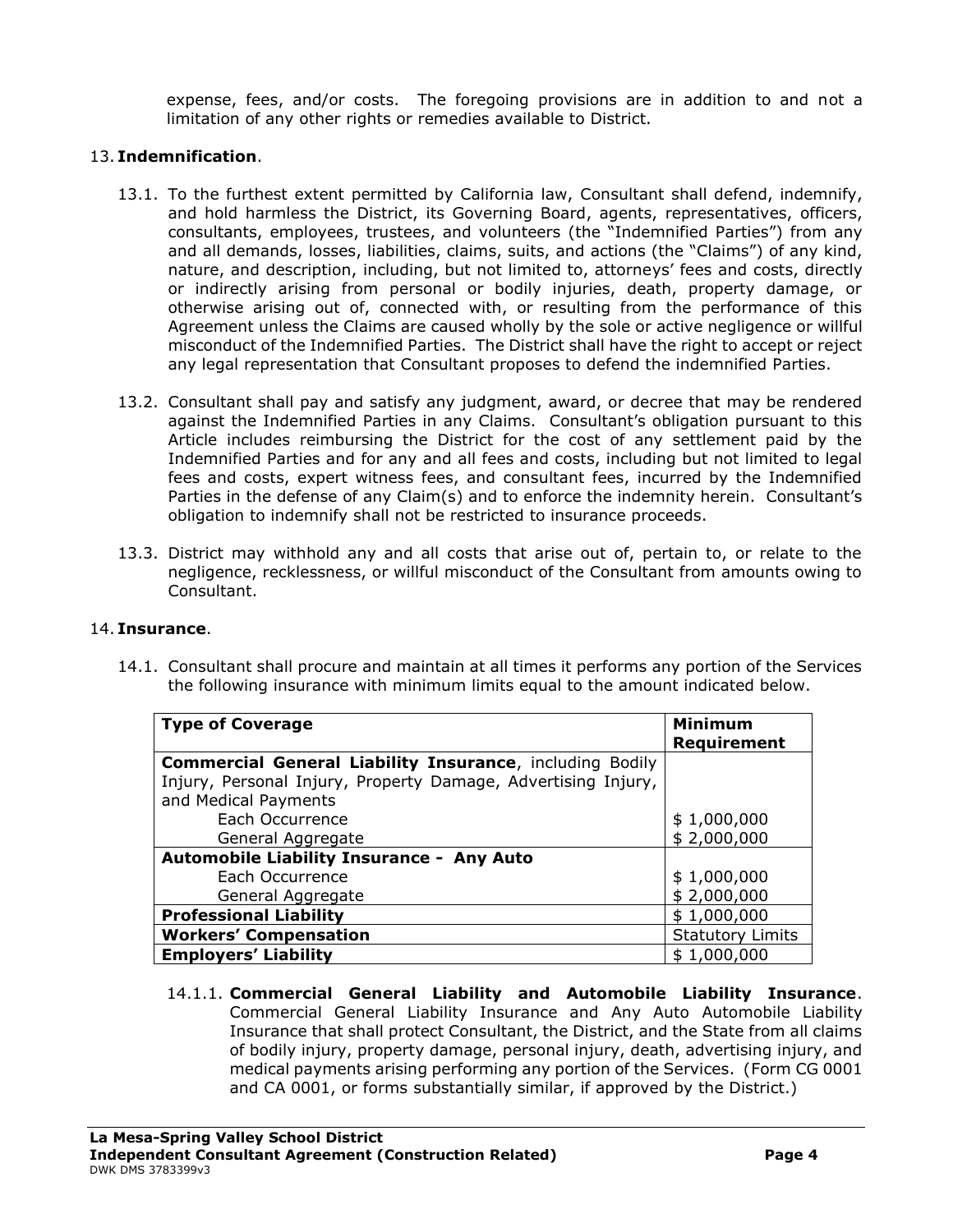- 14.1.2. **Workers' Compensation and Employers' Liability Insurance**. Workers' Compensation Insurance and Employers' Liability Insurance for all of its employees performing any portion of the Services. In accordance with provisions of section 3700 of the California Labor Code, Consultant shall be required to secure workers' compensation coverage for its employees. If any class of employee or employees engaged in performing any portion of the Services under this Agreement are not protected under the Workers' Compensation Statute, adequate insurance coverage for the protection of any employee(s) not otherwise protected must be obtained before any of those employee(s) commence performing any portion of the Services.
- 14.1.3. **Professional Liability (Errors and Omissions)**. Professional Liability Insurance as appropriate to Consultant's profession, coverage to continue through completion of construction plus two (2) years thereafter.
- 14.2. **Proof of Insurance**. Consultant shall not commence performing any portion of the Services until all required insurance has been obtained and certificates indicating the required coverage have been delivered in duplicate to the District and approved by the District. Certificates and insurance policies shall include the following:
	- 14.2.1. A clause stating: "This policy shall not be canceled or reduced in required limits of liability or amounts of insurance until notice has been mailed to the District, stating date of cancellation or reduction. Date of cancellation or reduction shall not be less than thirty (30) days after date of mailing notice."
	- 14.2.2. Language stating in particular those insured, extent of insurance, location and operation to which insurance applies, expiration date, to whom cancellation and reduction notice will be sent, and length of notice period.
	- 14.2.3. An endorsement stating that the District and its Governing Board, agents, representatives, employees, trustees, officers, consultants, and volunteers are named additional insured under all policies except Workers' Compensation Insurance, Professional Liability, and Employers' Liability Insurance. An endorsement shall also state that Consultant's insurance policies shall be primary to any insurance or self-insurance maintained by District. An endorsement shall also state that there shall be a waiver of any subrogation.
	- 14.2.4. All policies except the Professional Liability, Workers' Compensation, and Employers' Liability Insurance Policies shall be written on an occurrence form.
- 14.3. **Acceptability of Insurers**. Insurance is to be placed with insurers with a current A.M. Best's rating of no less than A: VII, unless otherwise acceptable to the District.
- 15. **Assignment**. The obligations of Consultant pursuant to this Agreement shall not be assigned by Consultant.
- 16. **Compliance with Laws**. Consultant shall observe and comply with all rules and regulations of the Governing Board of the District and all federal, state, and local laws, ordinances and regulations. Consultant shall give all notices required by any law, ordinance, rule and regulation bearing on conduct of the Services as indicated or specified. If Consultant observes that any of the Services required by this Agreement are at variance with any such laws, ordinance, rules or regulations, Consultant shall notify the District, in writing, and, at the sole option of the District, any necessary changes to the scope of the Services shall be made and this Agreement shall be appropriately amended in writing, or this Agreement shall be terminated effective upon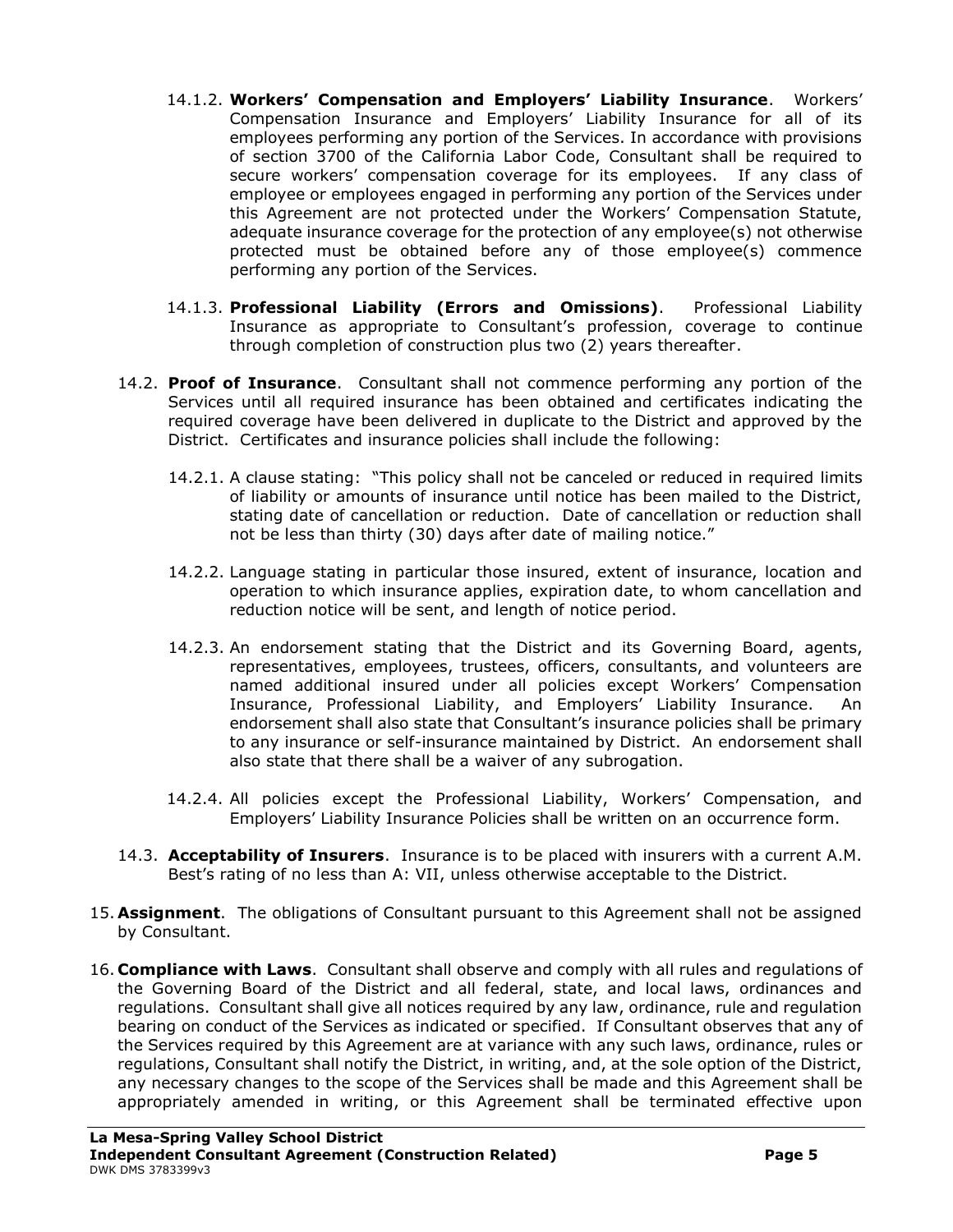Consultant's receipt of a written termination notice from the District. If Consultant performs any work that is in violation of any laws, ordinances, rules or regulations, without first notifying the District of the violation, Consultant shall bear all costs arising therefrom.

- 16.1. **Labor Code Requirements**: Consultant shall comply with all applicable provisions of the California Labor Code, Division 3, Part 7, Chapter 1, Articles 1 – 5, including, without limitation, the payment of the general prevailing per diem wage rates for public work projects of more than one thousand dollars (\$1,000). Copies of the prevailing rate of per diem wages are on file with the District.
	- 16.1.1. **Registration**: If applicable, before a public works contract can be awarded, Consultant and its subcontractor(s) shall be registered with the Department of Industrial Relations in accordance with Labor Code section 1771.1.
	- 16.1.2. **Certified Payroll Records**: Consultant and its subcontractor(s) shall keep accurate certified payroll records of workers and shall electronically submit certified payroll records directly to the Department of Industrial Relations weekly or within ten (10) days of any request by the District or the Department of Industrial Relations.
	- 16.1.3. **Labor Compliance**: Consultant shall perform the Services of the Project while complying with all the applicable regulations, including section 16000, et seq., of Title 8 of the California Code of Regulations and is subject to labor compliance monitoring and enforcement by the Department of Industrial Relations.
- 17. **Certificates/Permits/Licenses/Registration**. Consultant and all Consultant's employees or agents shall secure and maintain in force such certificates, permits, licenses and registration as are required by law in connection with the furnishing of Services pursuant to this Agreement.

## 18. **COVID-19 Vaccination / Testing Requirements**

### *Vaccination Requirements*

Consultant shall fill out, sign, date and submit to District the COVID-19 Vaccination/Testing Certification Form, attached hereto.

According to the August 11, 2021, California Department of Public Health ("CDPH") State Public Health Officer Order ("Order"), a person is "fully vaccinated" for COVID-19 if two weeks or more have passed since they have received the second dose in a 2-dose series (Pfizer-BioNTech or Moderna or vaccine authorized by the World Health Organization), or two weeks or more have passed since they received a single-dose vaccine (Johnson and Johnson[J&J]/Janssen).

Pursuant to the CDPH Guidance for Vaccine Records Guidelines & Standards, Consultant shall only accept the following as proof of vaccination:

(a) COVID-19 Vaccination Record Card (issued by the Department of Health and Human Services Centers for Disease Control & Prevention or WHO Yellow Card which includes name of person vaccinated, type of vaccine provided and date last dose administered);

- (b) a photo of a Vaccination Record Card as a separate document;
- (c) a photo of a Vaccination Record Card stored on a phone or electronic device;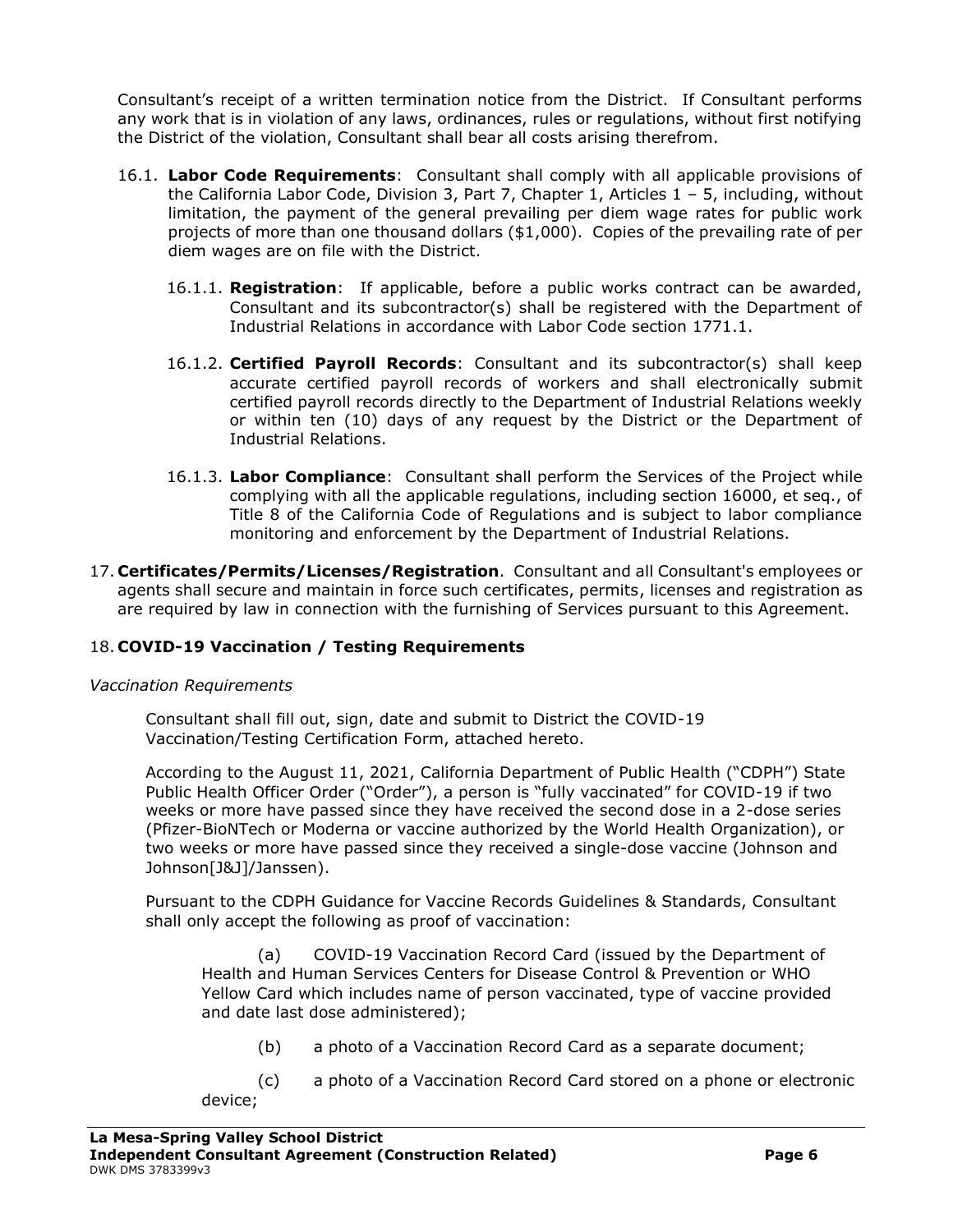(d) documentation of COVID-19 vaccination from a health care provider;

(e) digital record that includes a QR code that when scanned by a SMART Health Card reader displays to the reader name, date of birth, vaccine dates and vaccine type; or

(f) documentation of vaccination from other contracted employers who follow these vaccination records guidelines and standards.

In the absence of knowledge to the contrary, Consultant may accept the documentation presented in (a) through (f) above as valid.

Consultant shall have a plan in place for tracking verified Consultant personnel vaccination status. Records of vaccination verification must be made available, upon request, to the local health jurisdiction for purposes of case investigation.

Consultant personnel, including any and all tiers of subcontractor, supplier, and any other personnel entering the project site, who are not fully vaccinated, or for whom vaccine status is unknown or documentation is not provided, must be considered unvaccinated.

#### *Weekly Testing Requirements*

Consultant shall ensure that Consultant personnel, including any and all tiers of subcontractor, supplier, and any other worker entering the project site, who are unvaccinated or who are not fully vaccinated are required to undergo diagnostic screening testing, as specified below:

(a) Consultant personnel may be tested with either antigen or molecular tests to satisfy this requirement, but unvaccinated or incompletely vaccinated workers must be tested at least once weekly with either PCR testing or antigen testing. Any PCR (molecular) or antigen test used must either have Emergency Use Authorization by the U.S. Food and Drug Administration or be operating per the Laboratory Developed Test requirements by the U.S. Centers for Medicare and Medicaid Services.

(b) Unvaccinated or not fully vaccinated Consultant personnel must also observe all other infection control requirements, and are not exempted from the testing requirement even if they have a medical contraindication to vaccination, since they are still potentially able to spread the illness. Previous history of COVID-19 from which the individual recovered more than 90 days earlier, or a previous positive antibody test for COVID-19, do not waive this requirement for testing.

Consultant shall have a plan in place for tracking test results and conducting workplace contact tracing, and must report results to local public health departments, if applicable.

19. **Anti-Discrimination**. It is the policy of the District that in connection with all work performed under contracts there be no discrimination against any employee engaged in the work because of race, color, ancestry, national origin, religious creed, physical disability, medical condition, marital status, sexual orientation, gender, or age and therefore Consultant agrees to comply with applicable federal and California laws including, but not limited to the California Fair Employment and Housing Act beginning with Government Code Section 12900 and Labor Code section 1735 and District policy. In addition, Consultant agrees to require like compliance by all of its subcontractor(s).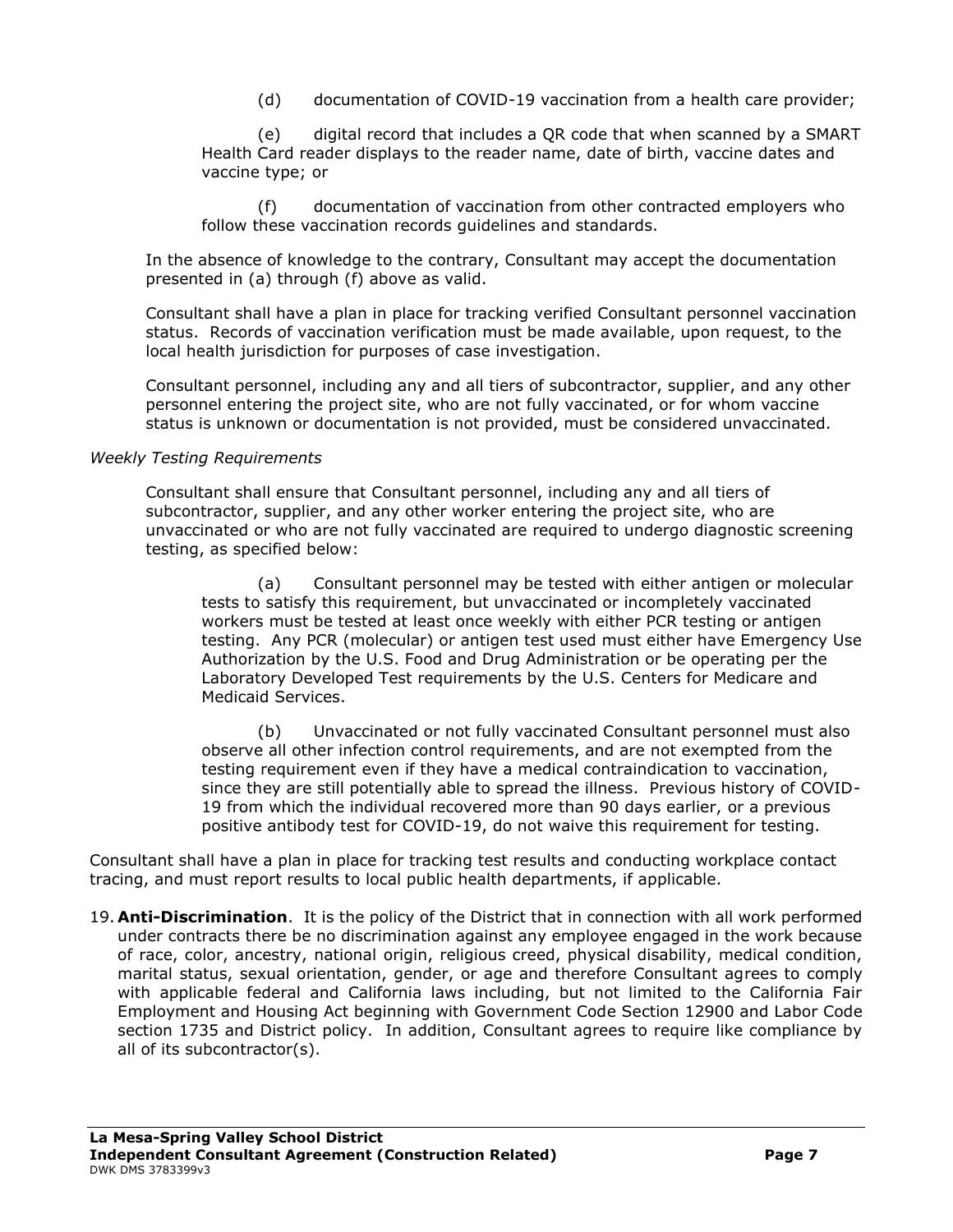- 20. **Fingerprinting of Employees**.The Fingerprinting/Criminal Background Investigation Certification must be completed and attached to this Agreement prior to Consultant's performing of any portion of the Services.
- 21. **No Rights in Third Parties.** This Agreement does not create any rights in, or inure to the benefit of, any third party except as expressly provided herein.
- 22. **District's Evaluation of Consultant and Consultant's Employees and/or Subcontractors**. The District may evaluate Consultant in any way the District is entitled pursuant to applicable law. The District's evaluation may include, without limitation:
	- 22.1. Requesting that District employee(s) evaluate Consultant and Consultant's employees and subcontractors and each of their performance.
	- 22.2. Announced and unannounced observance of Consultant, Consultant's employee(s), and/or subcontractor(s).
- 23. **Limitation of District Liability**. Other than as provided in this Agreement, District's financial obligations under this Agreement shall be limited to the payment of the compensation provided in this Agreement. Notwithstanding any other provision of this Agreement, in no event, shall District be liable, regardless of whether any claim is based on contract or tort, for any special, consequential, indirect or incidental damages, including, but not limited to, lost profits or revenue, arising out of or in connection with this Agreement for the services performed in connection with this Agreement.
- 24. **Confidentiality**. Consultant and all Consultant's agents, personnel, employee(s), and/or subcontractor(s) shall maintain the confidentiality of all information received in the course of performing the Services. Consultant understands that student records are confidential and agrees to comply with all state and federal laws concerning the maintenance and disclosure of student records. This requirement to maintain confidentiality shall extend beyond the termination of this Agreement.
- 25. **Notice**. Any notice required or permitted to be given under this Agreement shall be deemed to have been given, served, and received if given in writing and either personally delivered or deposited in the United States mail, registered or certified mail, postage prepaid, return receipt required, or sent by overnight delivery service, or facsimile transmission, addressed as follows:

| District:                                                 | <b>Consultant:</b> |
|-----------------------------------------------------------|--------------------|
| La Mesa-Spring Valley School District<br>4750 Date Avenue | [NAME]             |
| La Mesa, CA 91942                                         | CA 9               |
| ATTN: Assistant Superintendent of Business                | [FAX]              |
| Services                                                  | ATTN:              |

Any notice personally given or sent by facsimile transmission shall be effective upon receipt. Any notice sent by overnight delivery service shall be effective the business day next following delivery thereof to the overnight delivery service. Any notice given by mail shall be effective three (3) days after deposit in the United States mail.

26. **Integration/Entire Agreement of Parties**. This Agreement constitutes the entire agreement between the Parties and supersedes all prior discussions, negotiations, and agreements, whether oral or written. This Agreement may be amended or modified only by a written instrument executed by both Parties.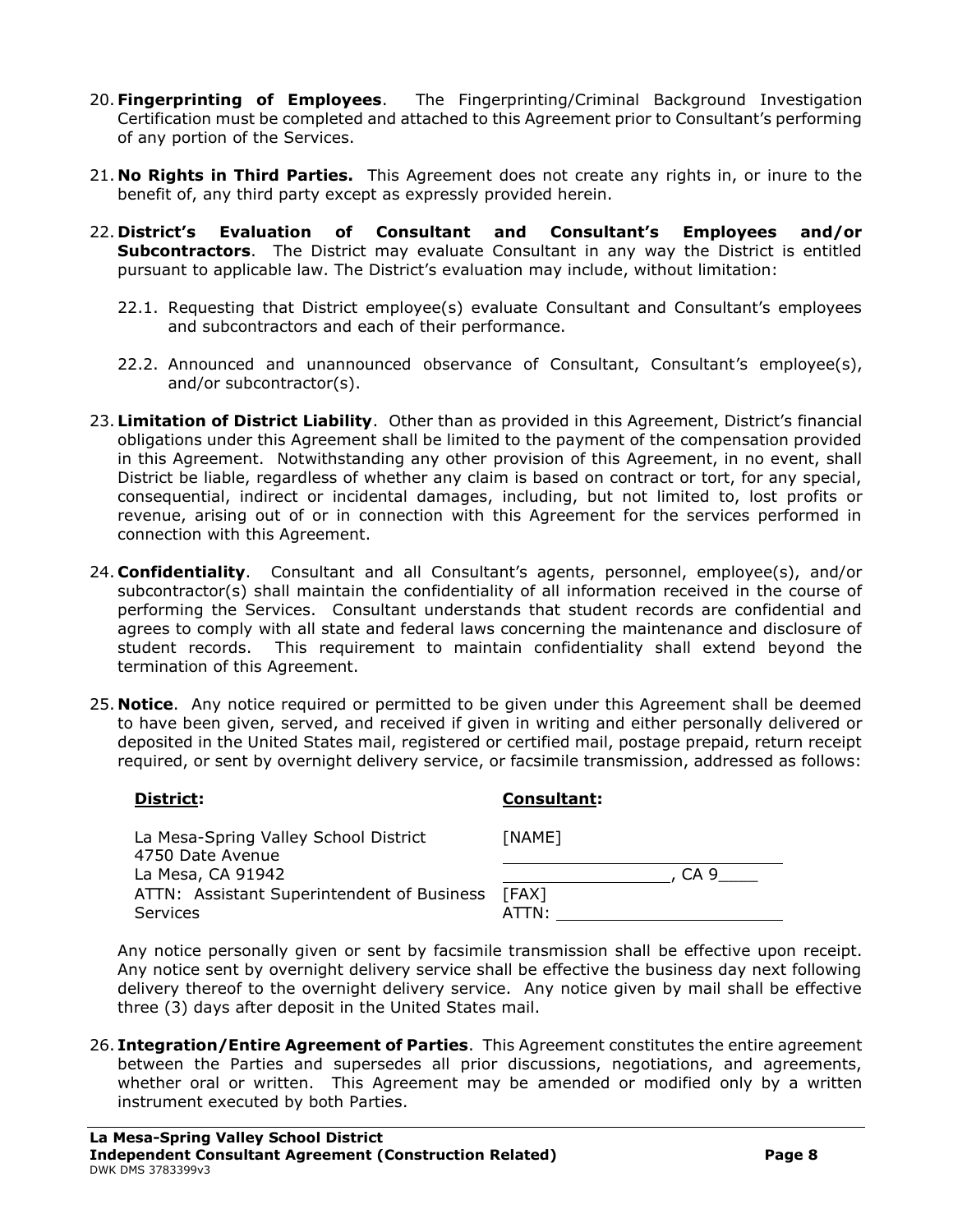- 27. **California Law**. This Agreement shall be governed by and the rights, duties and obligations of the Parties shall be determined and enforced in accordance with the laws of the State of California. The Parties further agree that any action or proceeding brought to enforce the terms and conditions of this Agreement shall be maintained in the county in which the District's administrative offices are located.
- 28.**Waiver**. The waiver by either party of any breach of any term, covenant, or condition herein contained shall not be deemed to be a waiver of such term, covenant, condition, or any subsequent breach of the same or any other term, covenant, or condition herein contained.
- 29. **Severability**. If any term, condition or provision of this Agreement is held by a court of competent jurisdiction to be invalid, void or unenforceable, the remaining provisions will nevertheless continue in full force and effect, and shall not be affected, impaired or invalidated in any way.
- 30. **Provisions Required By Law Deemed Inserted.** Each and every provision of law and clause required by law to be inserted in this Agreement shall be deemed to be inserted herein and this Agreement shall be read and enforced as though it were included therein.
- 31. **Authority to Bind Parties.** Neither party in the performance of any and all duties under this Agreement, except as otherwise provided in this Agreement, has any authority to bind the other to any agreements or undertakings.
- 32. **Attorney's Fees/Costs.** Should litigation be necessary to enforce any terms or provisions of this Agreement, then each party shall bear its own litigation and collection expenses, witness fees, court costs and attorney's fees.
- 33. **Captions and Interpretations.** Paragraph headings in this Agreement are used solely for convenience, and shall be wholly disregarded in the construction of this Agreement. No provision of this Agreement shall be interpreted for or against a party because that party or its legal representative drafted such provision, and this Agreement shall be construed as if jointly prepared by the Parties.
- 34. **Calculation of Time.** For the purposes of this Agreement, "days" refers to calendar days unless otherwise specified.
- 35. **Signature Authority.** Each party has the full power and authority to enter into and perform this Agreement, and the person signing this Agreement on behalf of each Party has been properly authority and empowered to enter into this Agreement.
- 36. **Counterparts.** This Agreement and all amendments and supplements to it may be executed in counterparts, and all counterparts together shall be construed as one document.
- 37. **Incorporation of Recitals and Exhibits**. The Recitals and each exhibit attached hereto are hereby incorporated herein by reference.

[REMAINDER OF PAGE INTENTIONALLY BLANK; SIGNATURE PAGE FOLLOWS]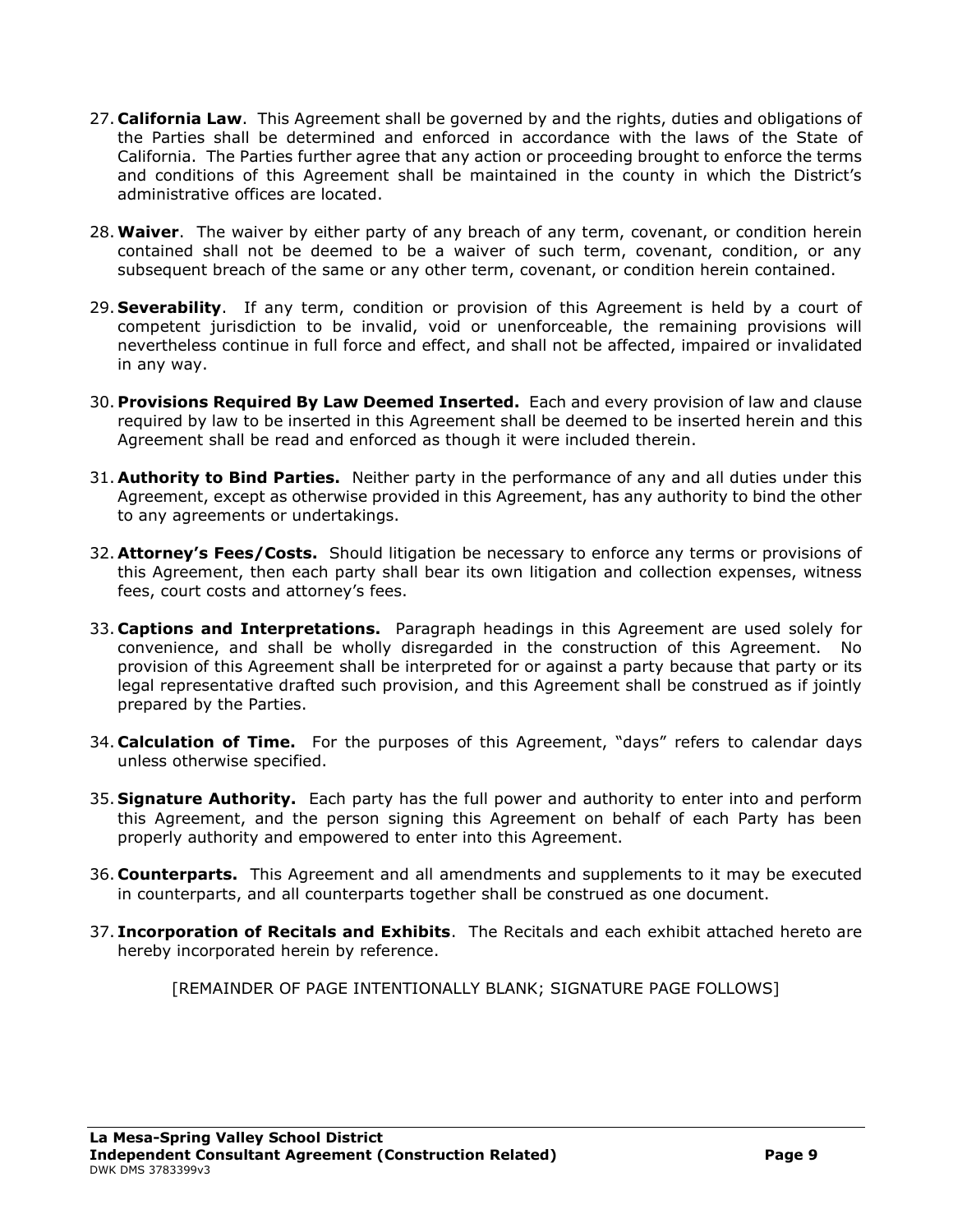IN WITNESS WHEREOF, the Parties hereto have executed this Agreement on the date indicated below.

|                                                                                                               | La Mesa-Spring Valley School District                       |                        |                                                                                                                                                     |
|---------------------------------------------------------------------------------------------------------------|-------------------------------------------------------------|------------------------|-----------------------------------------------------------------------------------------------------------------------------------------------------|
| By:                                                                                                           |                                                             | By:                    |                                                                                                                                                     |
| Print Name:                                                                                                   |                                                             | Print Name:            |                                                                                                                                                     |
| Print Title:                                                                                                  |                                                             | Print Title:           | <u> 1989 - Johann Barbara, martin amerikan basar dan basa dan basa dan basa dalam basa dalam basa dalam basa dala</u>                               |
|                                                                                                               | <b>Information regarding Consultant:</b>                    |                        |                                                                                                                                                     |
| License No.:                                                                                                  | <u> 1990 - John Stein, Amerikaansk politiker (</u>          |                        |                                                                                                                                                     |
|                                                                                                               |                                                             | Social Security Number | Employer Identification and/or                                                                                                                      |
| Address:                                                                                                      |                                                             |                        | <b>NOTE: Section 6041 of the Internal</b>                                                                                                           |
| Telephone:                                                                                                    | <u> 1999 - Johann Barbara, martin amerikan basar da</u>     |                        | <b>Revenue Code (26 U.S.C. 6041)</b><br>and Section 1.6041-1 of Title 26 of<br>the Code of Federal Regulations<br>(26 C.F.R. 1.6041-1) requires the |
| Facsimile:                                                                                                    | <u> 1989 - Johann Stoff, Amerikaansk politiker (* 1908)</u> |                        | recipients of \$600.00 or more to<br>furnish their taxpayer information                                                                             |
| E-Mail:                                                                                                       |                                                             |                        | to the payer. In order to comply<br>with these requirements, the                                                                                    |
| Type of Business Entity:<br>Individual<br>____ Sole Proprietorship<br>____ Partnership<br>Limited Partnership | Limited Liability Company                                   | in this section.       | <b>District requires Consultant to</b><br>furnish the information requested                                                                         |
|                                                                                                               |                                                             |                        |                                                                                                                                                     |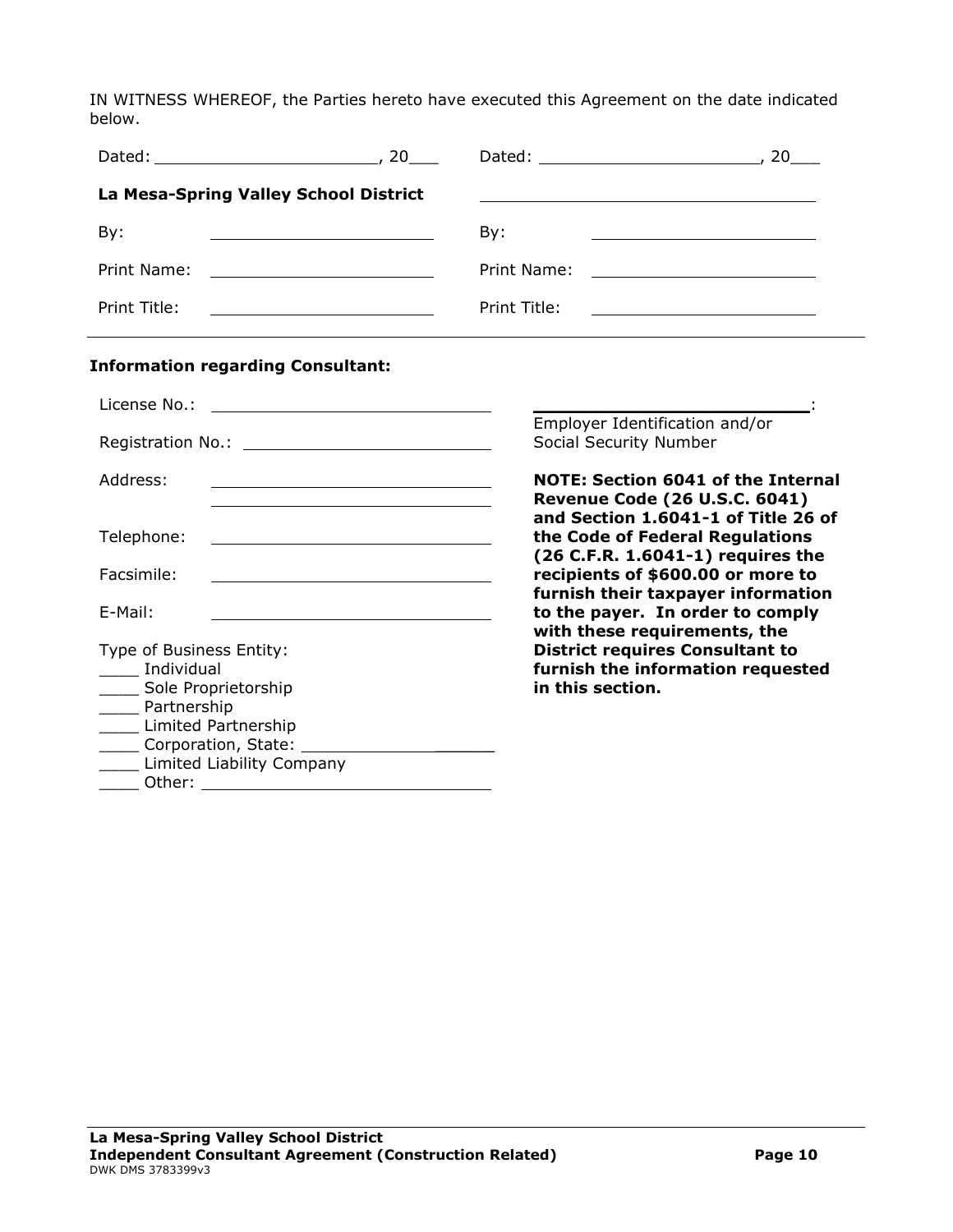### **EXHIBIT "A" DESCRIPTION OF SERVICES TO BE PERFORMED BY CONSULTANT**

Consultant's entire Proposal is **not** made part of this Agreement. If there is any conflict between Consultant's Proposal and any provision of this Agreement, the provisions of this Agreement shall control.

### **TESTING AND INSPECTION**

### **1. CONSULTANT'S SCOPE OF SERVICES**

1.1 The scope of services will generally consist of material testing and special inspections in accordance with Title 24, California Code of Regulations and Instruction on Division of State Architect ("DSA"), Structural Tests and Inspections Form DSA 103 (as provided for each project) and the conditions included in this scope of work.

A Division of the State Architect (DSA) Form 103, Statement of Structural Tests and Special Inspections, must be completed for each project and attached to this **Exhibit "A."** Form 103 indicates the type(s) of Inspection(s) and/or testing that will be performed as part of the scope of this Agreement.

1.2 The Services shall be performed on the following project(s)/sites(s) ("Project"): **[INSERT SPECIFIC SCHOOL SITE(S)]**

The Consultant's Service at any one of sites or combination thereof may be changed, including terminated, in the same manner as the project, as indicated herein, without changing in any way the remaining Consultant's Services at other site(s). The provisions of this Agreement shall apply to the Consultant's Services at each site, without regard to the status of the remaining component(s).

- 1.3 Consultant shall provide the Services set forth herein, as well as any incidental service necessary for the full and adequate completion of Project in strict accordance with all local, state and federal laws rules and regulations, including but not limited to, the State Building Code, California Code of Regulations, Title 24 and Instructions of Division of the State Architect ("DSA"), Statement of Structural Tests and Special Inspections, (form DSA 103 or more current version), and instructions included herein. Inspector shall comply with all the requirements of a DSA project inspector including, without limitation, all the requirements included and/or referenced in the following forms:
	- 1.3.1 Form DSA IR 17-1 through 17-10, as applicable, Structural Tests and Special Inspection.
	- 1.3.2 Form DSA PR 13-01, Construction Oversight Process Procedure.
	- 1.3.3 Form DSA PR 13-02, Project Certification Process Procedure.
	- 1.3.4 DSA 152 Manual.
	- 1.3.5 All other applicable DSA requirements.
- 1.4 Special Inspectors and testing staff shall be prepared to attend Project progress meetings and other specially called meetings as determined by the Project Inspector.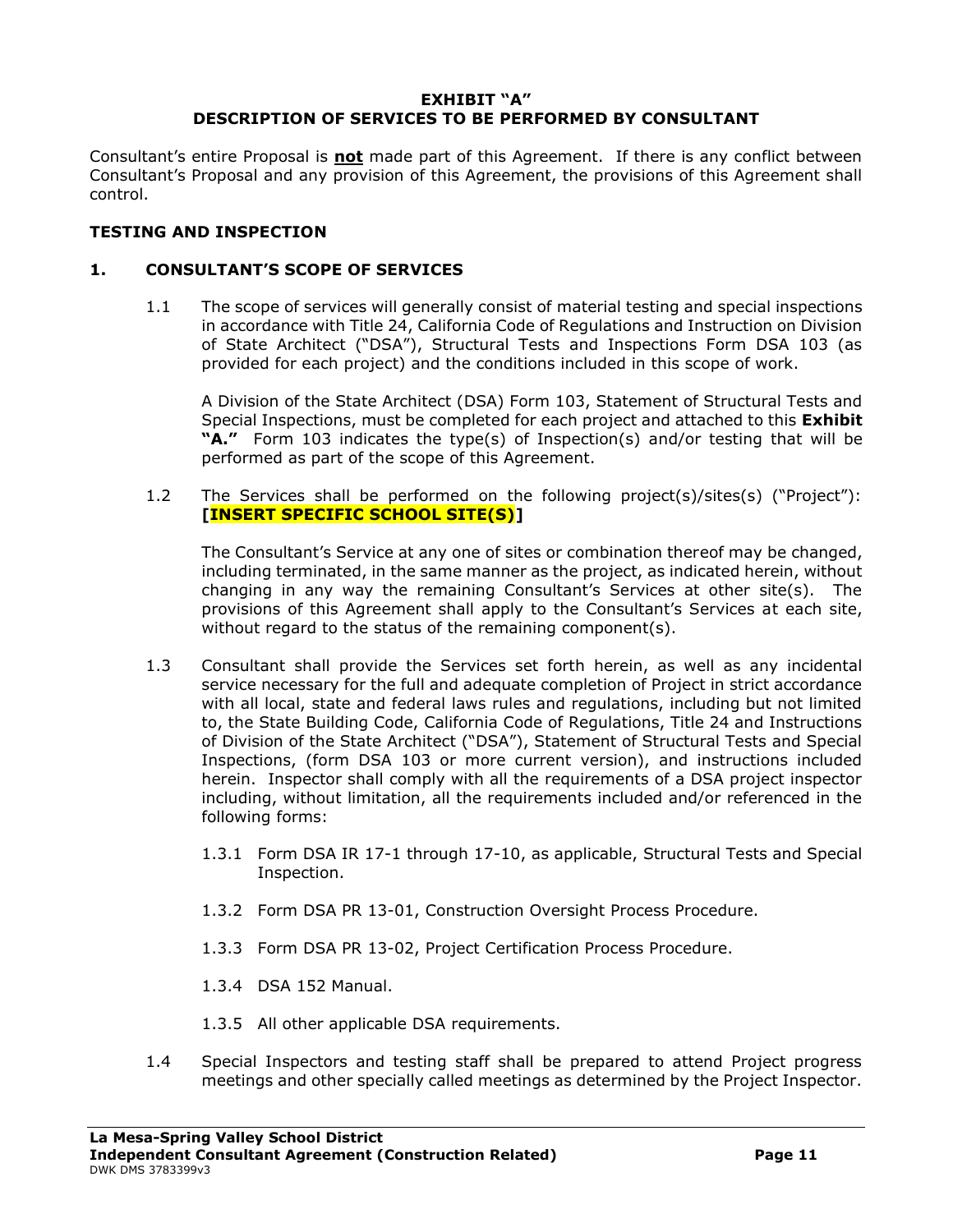- 1.5 Consultant shall respond to the Project Inspector's scheduling and coordination for Inspections and for Sampling and Testing Services.
- 1.6 Consultant shall report all project-related activities to the Project Inspector and perform work under the supervision of the design professional in general responsible charge. Consultant shall prepare daily and/or individual occurrence reports of Special Inspections and Testing results on previously approved forms and provide sufficient copies to the Project Inspector on the same day the inspections were performed for his/her distribution to the Construction Contractor and Architect. Daily special inspection reports must be submitted in a timely manner such that construction is not delayed and not to exceed 14 days from the date the special inspections were performed. The reports are to be submitted to DSA, architect, structural engineer, Project Inspector and District.
- 1.7 Consultant shall immediately submit reports of materials or work not conforming to the requirements of the DSA-approved construction documents to the DSA, architect, structural engineer, Project Inspector and District.
- 1.8 Consultant shall submit an interim Verified Report (form DSA 292 or more current form) to the DSA electronically and a copy to the Project Inspector for each of the applicable eight sections of form DSA 152 prior to the Project Inspector signing off that section of the project inspection card.
- 1.9 Consultant shall submit Verified Reports (form DSA 292 or more current form) to the DSA, Project Inspector, District and design profession in responsible charge if any of the following events occur: (1) within 14 days of the completion of the special inspection work, (2) work on the Project is suspended for a period of more than one month, (3) the Services of the Consultant are terminated for any reason prior to completion of the Project, or (4) DSA requests a Verified Report.

## **2. CONSULTANT'S GENERAL OBLIGATIONS, DUTIES, AND RESPONSIBILITIES**

- 2.1 The Consultant is personally responsible for verifying whether or not every aspect of the work that he or she is responsible to inspect is in compliance with DSA approved documents.
- 2.2 The Consultant is subject to supervision/direction from the project inspector, architect, structural engineer, and DSA. However, the Consultant shall base all conclusion exclusively on the requirements of the DSA approved documents and applicable codes. In no case shall direction of the architect or engineer be construed to cause work to be done that does not conform with the DSA approved documents.
- 2.3 The Consultant is always responsible for the following duties:
	- 2.3.1 Preparation for Inspection
		- 2.3.1.1 Review and understand DSA approved plans, specifications, addenda, change orders and Field Change Documents relevant to the tasks to be performed. Review shop drawings, manufacturer's instructions, or other related documents which do not require the approval of DSA.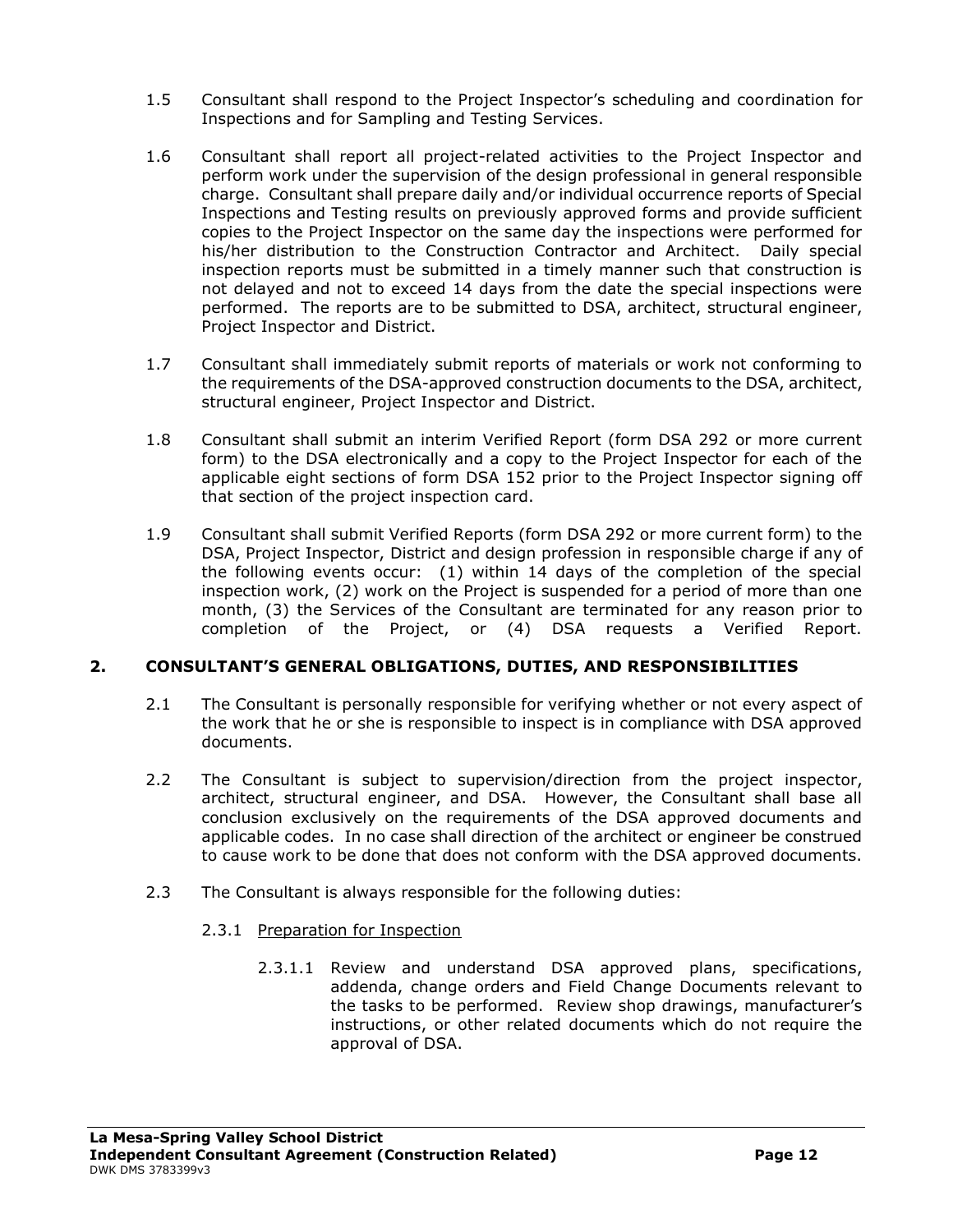- 2.3.1.2 Coordinate with testing laboratory for any sampling and testing requirements. Coordinate with project inspector on the interface of the work inspected with other aspects of the work.
- 2.3.1.3 Verify that all materials, existing conditions, tools, consumables, formwork, shoring and other items that may affect working conditions meet requirements of DSA approved documents. Verify that construction workers are appropriately certified when required
- 2.3.1.4 Coordinate with the project inspector on the interface of the work inspected with other aspects of the work.

### 2.3.2 Inspection

2.3.1.5 Timely complete inspections in accordance with applicable standard of care, all applicable regulations and guidelines, and in accordance with this Agreement.

## 2.3.3 Reporting

- 2.3.3.1 Verbally report all deviations from DSA approved documents to the contractor and project inspector immediately. When deviations are not immediately corrected, report the deviations in writing to the contractor, project inspector, DSA, project architect and structural engineer. Report resolution of deviations to all Parties in writing when deviations are corrected.
- 2.3.3.2 Keep a log of deviations including status and resolution.
- 2.3.3.3 **Special Inspection Reports.** Consultants working at the project site are required to submit reports on a daily basis to the project inspector. Special inspectors working at locations off-site are required to submit daily report to the project inspector within 14 days of the date of inspection. All daily reports must be copied to the project architect, structural engineer, District, and DSA within 14 days of the date of the inspection. Reports indicating deviations in the work shall be forwarded immediately. A daily special inspection report template (DSA-250 or current version) is provided on the DSA website.
- 2.3.3.4 **Special Inspection Verified Reports.** Consultant shall submit verified reports on Form DSA-292, or current version, in accordance with Title 24, Part 1, Section 4-336. When more than one special inspector shares responsibility for inspecting a specific facet of construction, each special inspector shall clearly describe the portions of the construction they inspected in detail on Form DSA-292, or current version.

## 2.4 Frequency of Special Inspections

2.4.1 **Periodic.** The part-time or intermittent observation of work requiring special inspection by an approved special inspector who is present in the area where the work has been or is being performed and at the completion of the work. The period of time between inspections varies for different type of work, the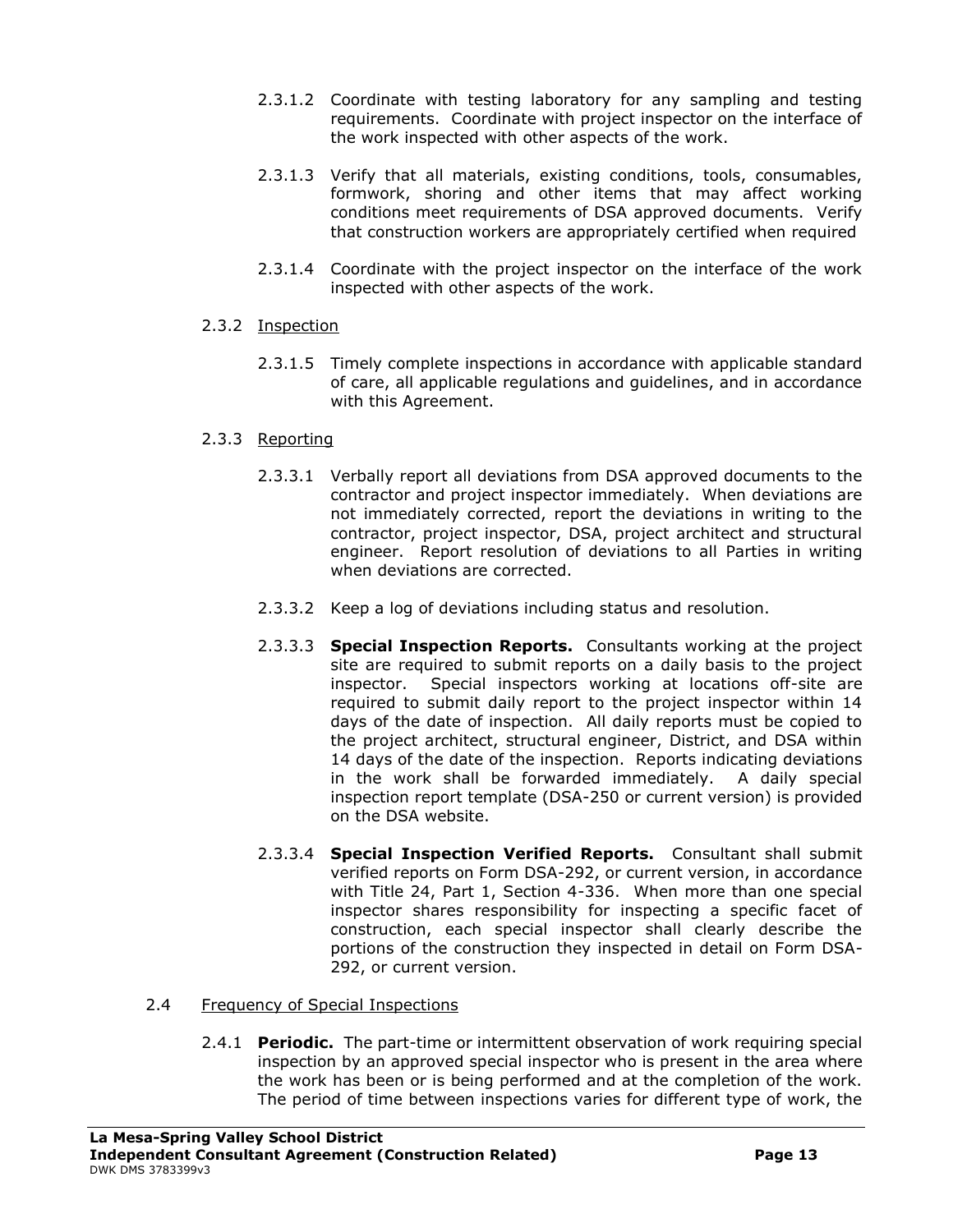pace of the construction, the number of workers, the quality of workmanship, and other factors. It is the responsibility of the special inspector to provide inspections at an appropriate frequency and at appropriate times during construction. The inspector must have adequate experience and exhibit good judgment in determining the frequency and timing of inspections.

- 2.4.2 **Continuous.** The full-time observation of work requiring special inspection by an approved special inspector who is present in the area where the work is being performed, as required.
- 2.4.3 **Factory-Built Building In-Plant Inspection.** Inspectors performing factory-built building "in-plant" inspection are responsible for all aspects of the inspection of construction and for monitoring all work of the testing laboratories and special inspection that occurs in the fabrication plant, except for factory-built building stockpile projects where the construction done in the fabrication plant is the entire scope of the project.

### **3. ACCEPTED INDUSTRY PRACTICES, COMPLIANCE WITH ALL LAWS**

- 3.1 The Inspector shall follow accepted industry practices and comply with all applicable federal, state and local laws, regulations, and ordinances applicable to the work on the Project including California Code of Regulations, Title 24, including amendments, in the edition referenced in the Contract Documents.
- 3.2 The inspection shall be according to the DSA inspection rules and regulations including, without limitation, all the requirements included and/or referenced in the following forms:
	- 3.2.1 Form DSA IR 17-4, Basics of Structural Tests and Special Inspections.
	- 3.2.2 Form DSA IR 17-6, Structural Inspector Duties and Responsibilities.
	- 3.2.3 Form DSA IR 17-7, Soils and Foundations Testing and Inspection.
	- 3.2.4 Form DSA IR A-15 Testing and Inspection of Remotely Fabricated Structural Elements.
	- 3.2.5 DSA 152 Manual.
- **4.** Nothing in the drawings, plans and specifications is to be construed to permit construction work not conforming to the above industry practices and/or federal, state and local laws, regulations, and ordinances applicable to the Work.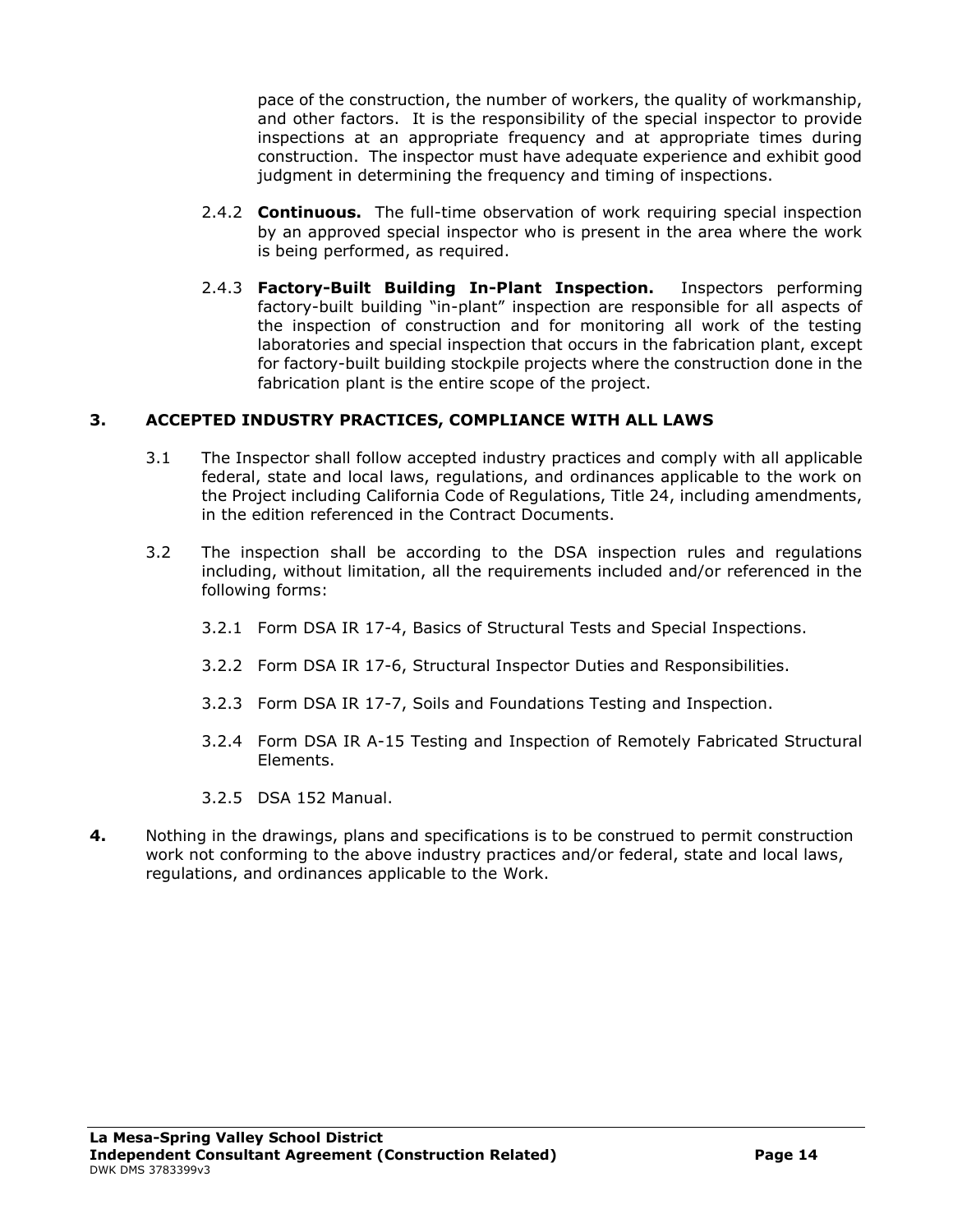### **EXHIBIT "B" HOURLY BILLING RATES AND SAMPLING AND TESTING UNIT PRICES**

Consultant's entire proposal is **not** incorporated.

[INSERT HOURLY RATES AND FEE SCHEDULE FROM CONSULTANT]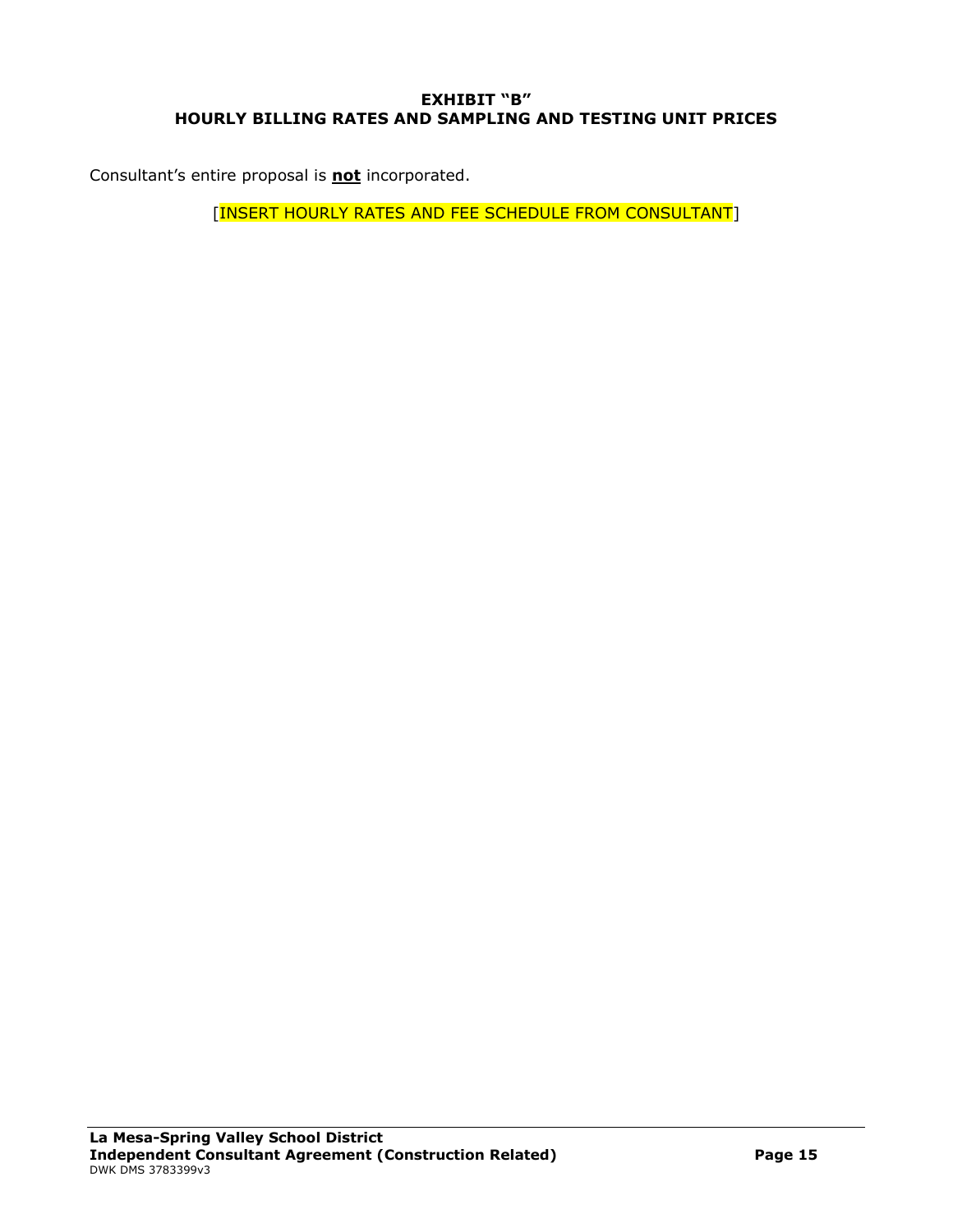### **PREVAILING WAGE CERTIFICATION**

I hereby certify that I will conform to the State of California Public Works Contract requirements regarding prevailing wages, benefits, on-site audits with 48-hours' notice, payroll records, and apprentice and trainee employment requirements, for all Work on the above Project, including, without limitation, labor compliance monitoring and enforcement by the Department of Industrial Relations.

| Date:                      |  |
|----------------------------|--|
| Proper Name of Consultant: |  |
| Signature:                 |  |
| Print Name:                |  |
| Title:                     |  |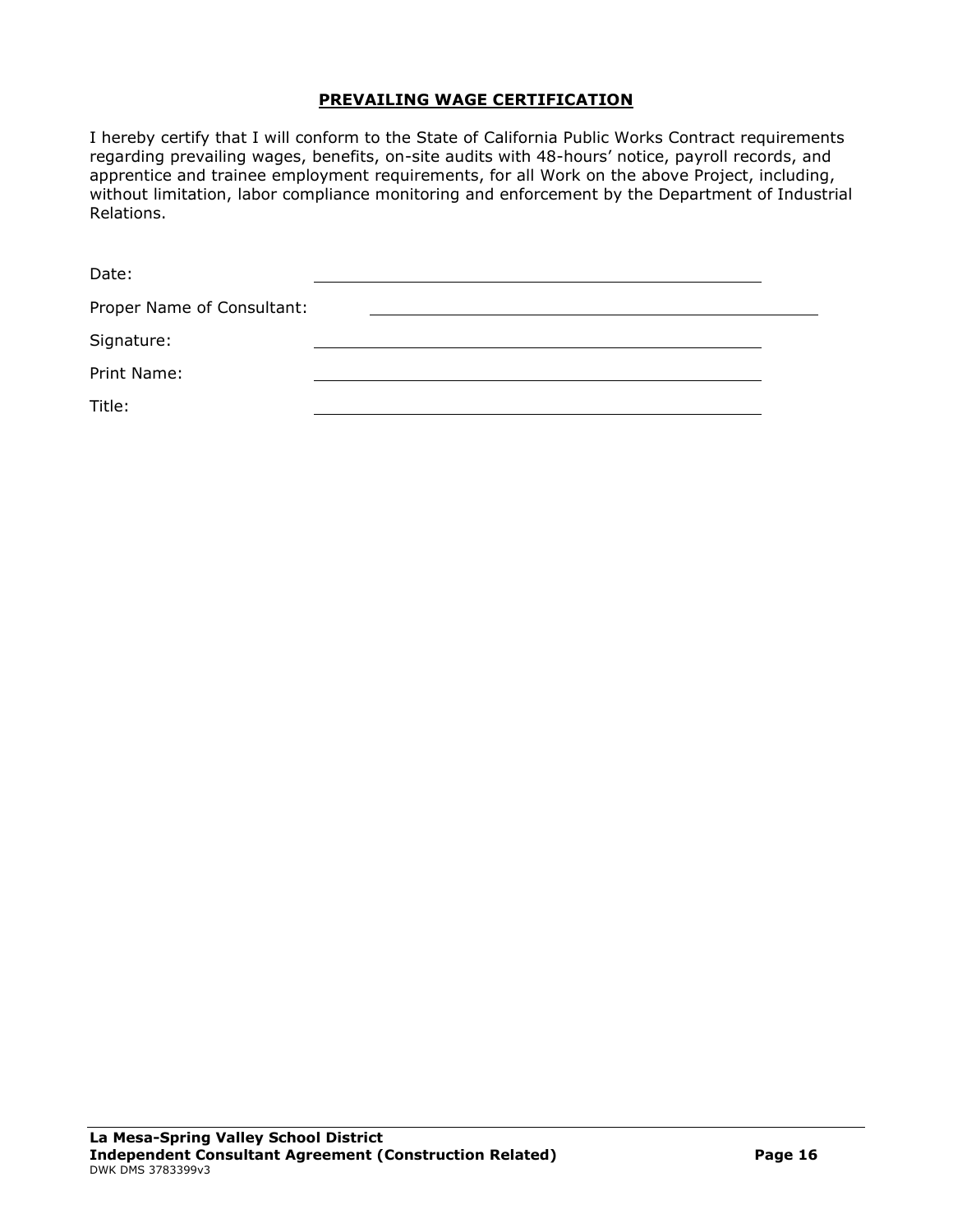### **WORKERS' COMPENSATION CERTIFICATION**

Labor Code Section 3700 in relevant part provides:

Every employer except the State shall secure the payment of compensation in one or more of the following ways:

- By being insured against liability to pay compensation by one or more insurers duly authorized to write compensation insurance in this State.
- By securing from the Director of Industrial Relations a certificate of consent to self-insure, which may be given upon furnishing satisfactory proof to the Director of Industrial Relations of ability to self-insure and to pay any compensation that may become due to its employees.

I am aware of the provisions of Section 3700 of the Labor Code which require every employer to be insured against liability for workers' compensation or to undertake self-insurance in accordance with the provisions of that code, and I will comply with such provisions before commencing the performance of the Work of this Contract.

| Date:                 |  |
|-----------------------|--|
|                       |  |
| Signature:            |  |
| Print Name and Title: |  |

(In accordance with Article 5 – commencing at Section 1860, Chapter 1, part 7, Division 2 of the Labor Code, the above certificate must be signed and filed with the District prior to performing any Work under this Contract.)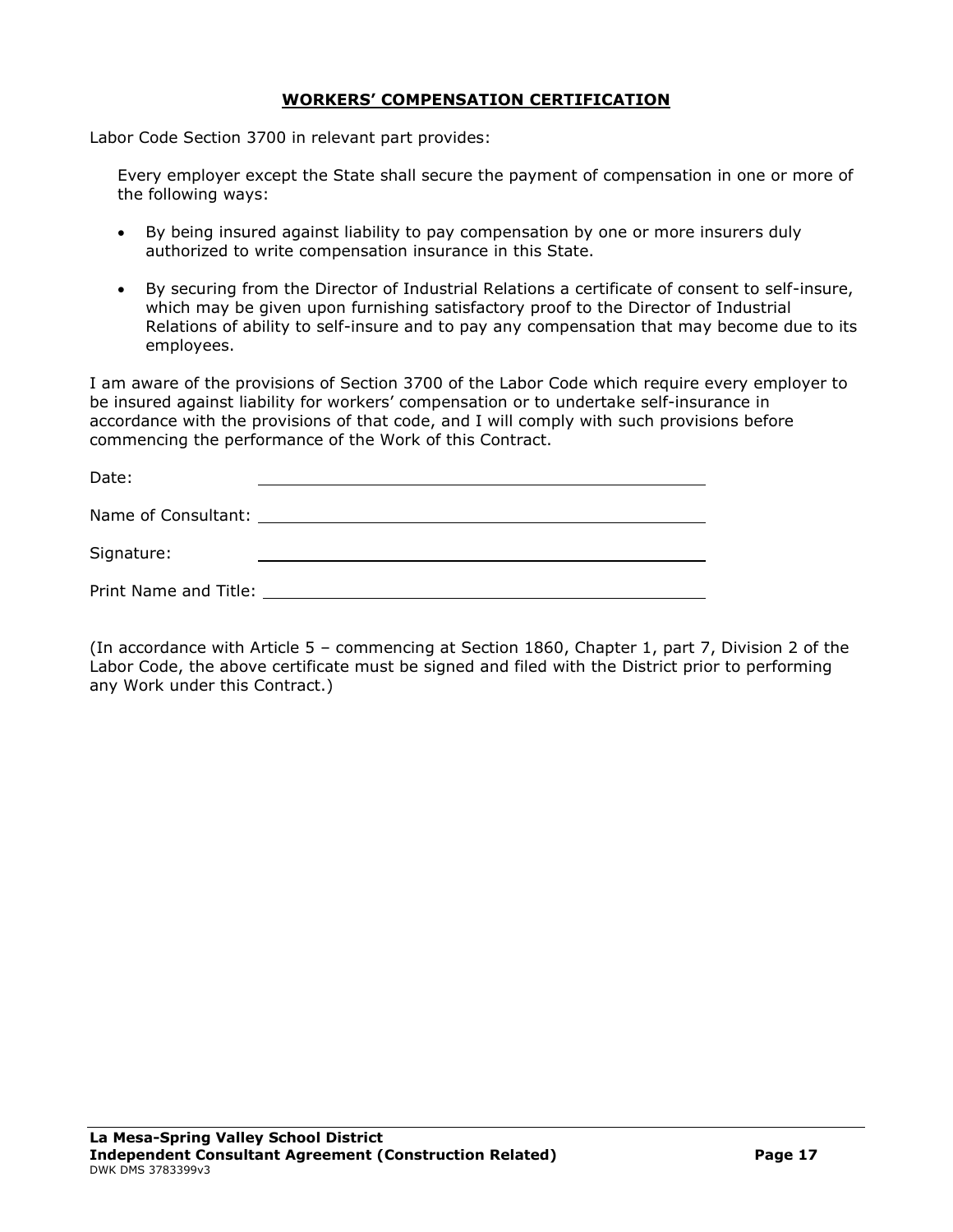### **FINGERPRINTING CERTIFICATION/CRIMINAL BACKGROUND INVESTIGATION**

The undersigned does hereby certify to the District that I am a representative of the Consultant entering into this Agreement with the District; that I am familiar with the facts herein certified; and that I am authorized and qualified to execute this certificate on behalf of Consultant.

Consultant certifies that it has taken at least one of the following actions (check all that apply):

- $\Box$  The Work of the Agreement is either (i) at an unoccupied school site and no employee and/or subcontractor or supplier of any tier of the Agreement shall come in contact with the District pupils or (ii) if Consultant's employees or any subcontractor or supplier of any tier of the Contract interacts with pupils, such interaction shall only take place under the immediate supervision and control of the pupil's parent or guardian or a school employee, so that the fingerprinting and criminal background investigation requirements of Education Code section 45125.1 shall not apply to Consultant under the Agreement.
- $\Box$  Consultant, who is not a sole proprietor, has complied with the fingerprinting requirements of Education Code section 45125.1 with respect to all Consultant's employees and all of its subcontractors' employees who may have contact with District pupils in the course of providing services pursuant to the Agreement, and the California Department of Justice has determined (A) that none of those employees has been convicted of a felony, as that term is defined in Education Code section 45122.1 and/or (B) that the prohibition does not apply to an employee as provided by Education Code section  $45125.1(e)(2)$  or (3). When the Consultant performs the criminal background check, it shall immediately provide any subsequent arrest and conviction information it receives to the District pursuant to the subsequent arrest service. No work shall commence until the Department of Justice ascertains that Consultant's employees and any subcontractors' employees have not been convicted of a felony as defined in Government Code Section 45122.1.

#### **A complete and accurate list of Consultant's employees and of all of its subcontractors' employees who may come in contact with District pupils during the course and scope of the Agreement is attached hereto as ATTACHMENT "A."**

 $\Box$  Consultant is a sole proprietor and intends to comply with the fingerprinting requirements of Education Code section 45125.1(h) with respect to all Consultant's employees who may have contact with District pupils in the course of providing services pursuant to the Agreement, and hereby agrees to the District's preparation and submission of fingerprints such that the California Department of Justice may determine (A) that none of those employees has been convicted of a felony, as that term is defined in Education Code section 45122.1 and/or (B) that the prohibition does not apply to an employee as provided by Education Code section 45125.1(e)(2) or (3). No work shall commence until the Department of Justice ascertains that Consultant has not been convicted of a felony as defined in Government Code Section 45122.1.

Consultant's responsibility for background clearance extends to all of its employees, subcontractors, and employees of subcontractors coming into contact with District pupils regardless of whether they are designated as employees or acting as independent contractors of Consultant.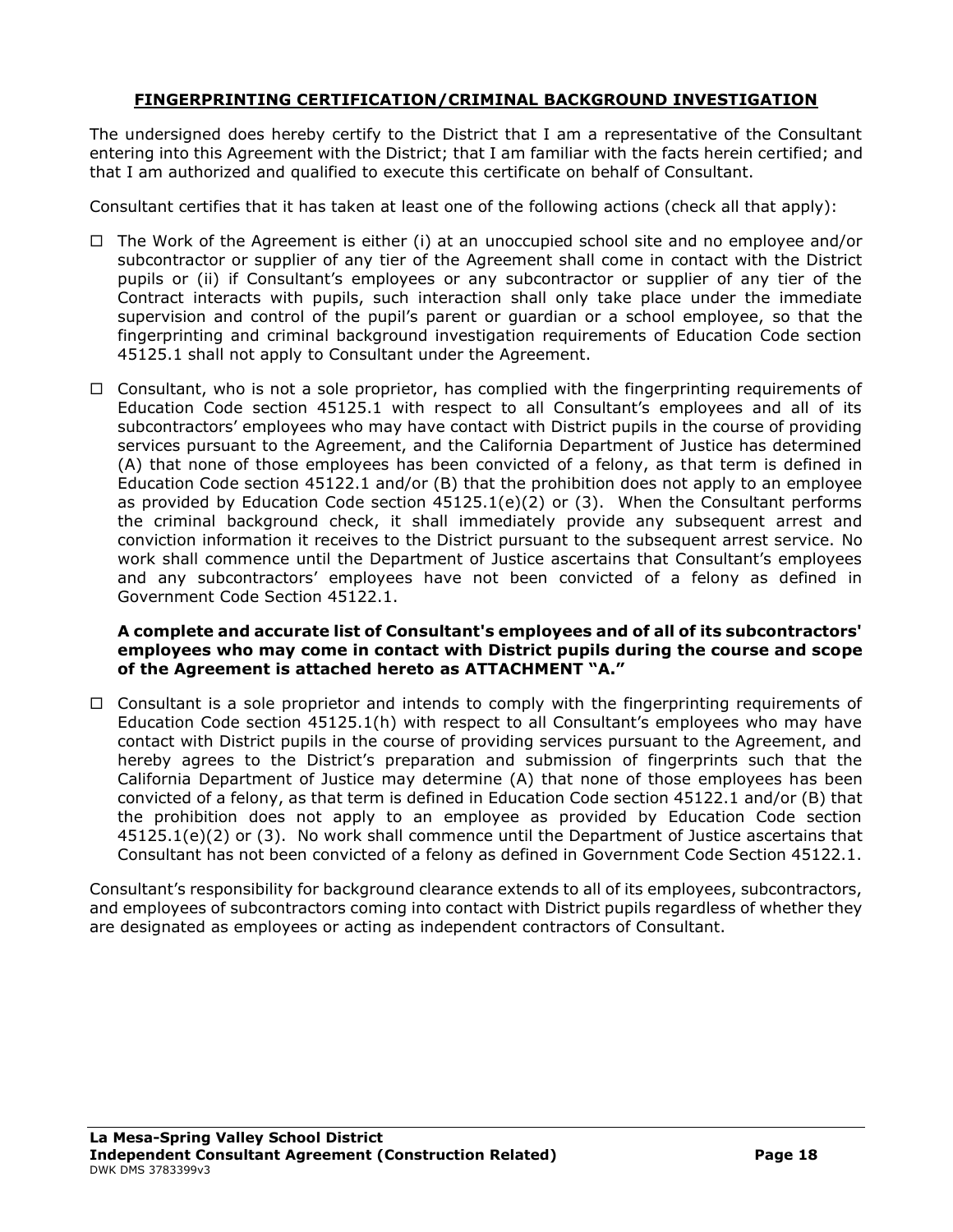### **FINGERPRINTING CERTIFICATION/ CRIMINAL BACKGROUND INVESTIGATION**

### **ATTACHMENT "A"**

| If further space is required for the list of employees/subcontractors, attach additional copies of this<br>page. |
|------------------------------------------------------------------------------------------------------------------|
| Date:                                                                                                            |
| Name of Consultant:                                                                                              |
| Signature:                                                                                                       |
| Print Name:                                                                                                      |
| Title:                                                                                                           |